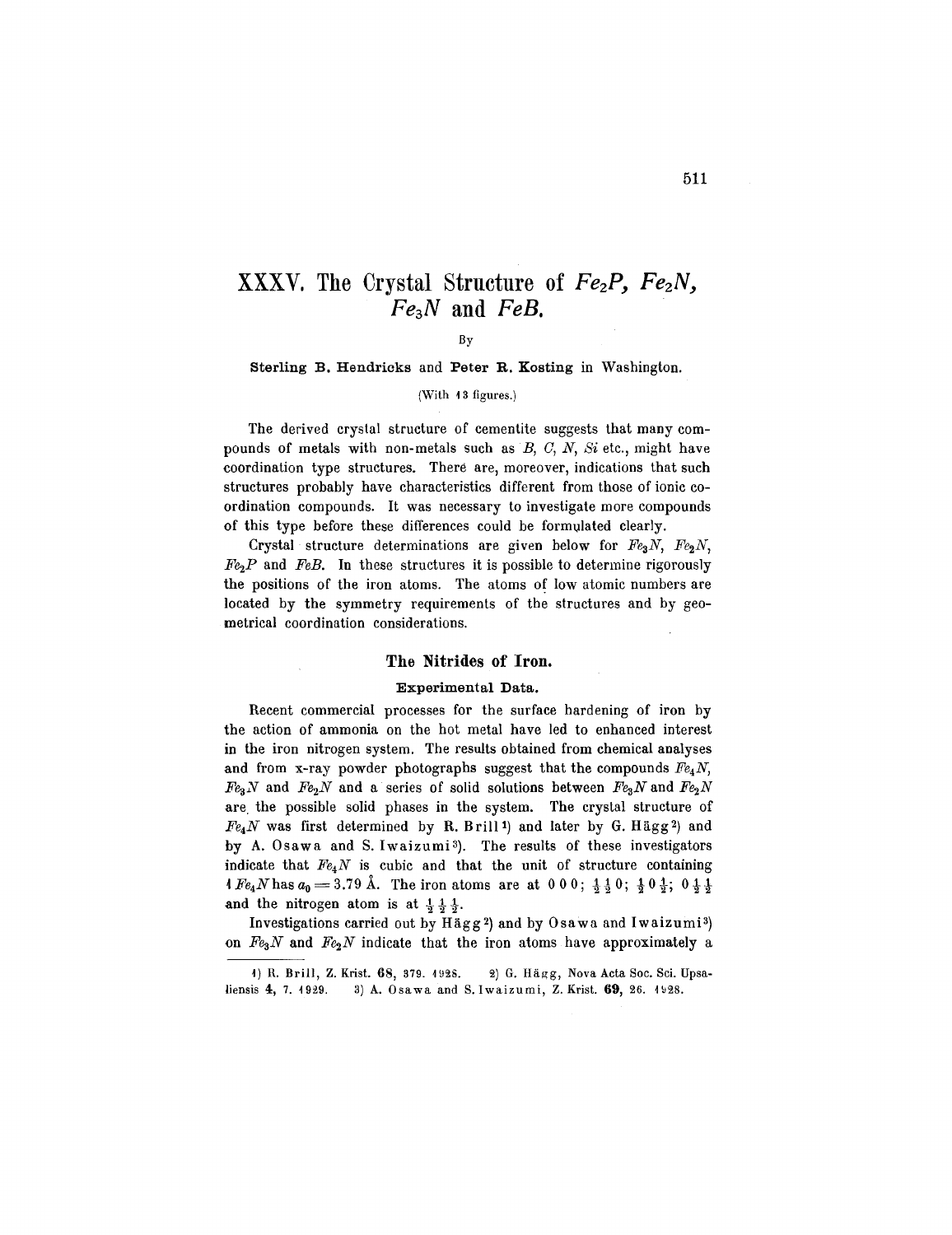hexagonal close-packed arrangement in. these compounds. The dimensions of the units of structure containing  $2Fe$  are  $(Hägg)$ :

| ca. $\mathit{Fe}_{3}N$ | $a = 2.695 \text{ Å}$ | $c = 4.362 \text{ Å}$   | $c/a = 1.619 \text{ Å}$ |
|------------------------|-----------------------|-------------------------|-------------------------|
| $Fe_2N$                | $a = 2.767 \text{ Å}$ | $c = 4.447 \; \rm{\AA}$ | $c/a = 1.596 \text{ Å}$ |

The data obtained by Hägg from a powder photograph of a homogeneous nitride of iron containing ca.  $8\%$  nitrogen is reprinted here as Table I. He obtained similar data, with slightly different values of the interplanar spacings, from a sample containing ca. **11**% nitrogen. The intensities of all lines, save the four indicated by question marks, can

Table 1.

 $\sim$ 

Powder Photographic Data for *Fe3N, FeK* Radiation. (Hagg.)

| Plane | $\sin^2\theta$ obs. | $\sin^2\theta$ calc. | Ι     | line                  |
|-------|---------------------|----------------------|-------|-----------------------|
| b.    | 0.406               |                      | w.    |                       |
| 440   | 0.440               | 0.4440               | w.    | β                     |
| 002   | 0.1605              | 0.4620               | w,    | β                     |
| P     | 0.4635              |                      | w.    |                       |
| 110   | 0.1705              | 0.1715               | st.   | $\alpha$              |
| 111   | 0.480               | 0.4845               | m.    | β                     |
| 002   | 0.1955              | 0.4965               | st.   | $\alpha$              |
| 111   | 0.2195              | 0.2207               | st.   | $\alpha$              |
| P     | 0.293               |                      | w.    |                       |
| 112   | 0.303               | 0.3030               | w.    | β                     |
| 442   | 0.368               | 0.3684               | st.   | α                     |
| 300   | 0.423               | 0.4230               | w.    | β                     |
| 103   | 0.5055              | 0.5055               | w.    | β                     |
| 300   | 0.516               | 0.5146               | st.   | α                     |
| 302   | 0.585               | 0.5850               | w.    | β                     |
| 221   | 0.6055              | 0.6045               | w.    | β                     |
| 113   | 0.6435              | 0.6129               | st.   | $\alpha_1$            |
| 143   | 0.6155              | 0.6455               | st.   | $\alpha_2$            |
| P     | 0.6596              |                      | v. w. |                       |
| 220   | 0.6855              | 0.6854               | w.    | $a_1$                 |
| 220   | 0.687               | 0,6877               | w.    | $\alpha_2$            |
| 302   | 0.740               | 0.7403               | st.   | $\alpha_1$            |
| 302   | 0.744               | 0.7429               | st.   | $\alpha_2$            |
| 224   | 0.7345              | 0.7345               | st.   | $\alpha_1$            |
| 221   | 0.737               | 0.7370               | st.   | $\alpha_2$            |
| 004   | 0.785               | 0.7850               | w.    | $\alpha_1$            |
| 004   | 0.7885              | 0.7885               | w.    | $\alpha_2$            |
| 222   | 0.884               | 0.8846               | m.    | $\alpha$ <sup>1</sup> |
| 222   | 0.8845              | 0.8848               | m.    | $\alpha_2$            |
| 114   | 0.956               | 0.9563               | w.    | $\alpha_1$            |
| 114   | 0.964               | 0.9604               | w.    | $\alpha_2$            |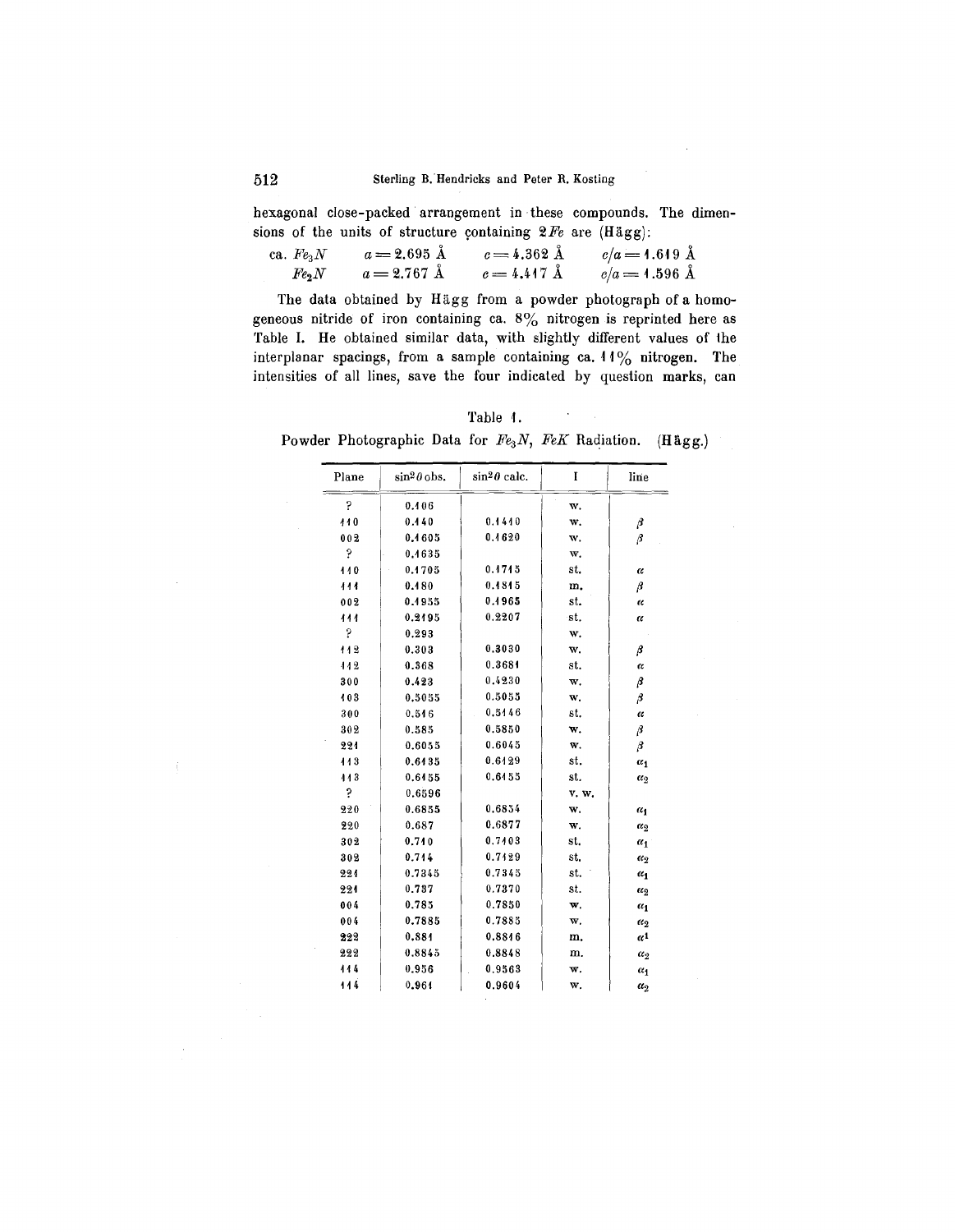be explained by an approximately hexagonal close-packed arrangement of iron atoms  $(\frac{1}{3}, \frac{2}{3}, 0, \frac{2}{3}, \frac{1}{3}, \frac{1}{2})$ . Only the first of the extra lines of Table I was reproducible. Photographs from many preparations from the system  $Fe-MH_3-H_2$ , that is being investigated in this laboratory, show only this first line; it is easily discernible. A derived structure of *E'e3N*and of  $Fe<sub>2</sub>N$  should account for the presence of this line. The other extra lines reported might be due to impurities in the sample or in the target of the x-ray tube.

#### Structure Determination for *Fe3N.*

The unit of structure must contain an integral number of *Fe3N* and in it the iron atoms must approximate a hexagonal close-packed arrangement. If one assumes that  $Fe<sub>3</sub>N$  is truly hexagonal then the two smallest possible units of structure have:

| $a = 2.695;$                    | $c = 3 \times 4.362$ $2 Fe3N$ |              |
|---------------------------------|-------------------------------|--------------|
| $a = \frac{1}{3} \times 2.695;$ | $c = 4.362$                   | $2 \, Fe_3N$ |

This hexagonal close-packed arrangement can be considered as an array of octahedra defined by iron atoms at the corners that are joined by the sharing of faces, corners, or edges, or combination  $\rho f$  these elements. If it is assumed that all iron atoms are approximately equidistant from the same number of nitrogen atoms of closest approach and that each octahedron of iron atoms contains one nitrogen atom at the center, then each iron atom must be shared by two octahedra. If the octahedra share faces or edges the resulting array consists of isolated groups of octahedra. It would thus seem that each octahedron shares each of its corners with one other octahedron. This could not be true for a unit of structure having  $a = 2.695$  and  $c = 3 \times 4.362$ . The other unit listed above gives a satisfactory structure. The atomic positions are:

```
N at 0 0 0; \frac{1}{3} \frac{2}{3}.
Ivat 0.00, \frac{1}{3} \frac{1}{3}<br>Fe at 0\frac{1}{4}, \frac{1}{4}; 0\frac{3}{8}, \frac{3}{4}; 0\frac{1}{4}; \frac{2}{3}, 0\frac{3}{4}; \frac{1}{3}, \frac{3}{4}, \frac{3}{4}, \frac{3}{3}
```
The structure can be derived from space group  $D_{\varepsilon}^{0}$ .

The following types of absences of reflections are required by this structure:

- Nitrogen atoms: *(hkl)* (Hexagonal indices are written in this manner, throughout) in odd orders when  $h-k=3n$  and *l* is odd.
	- Iron atoms:  $(hkl)$  in all save the 3rd, 6th, etc., orders when  $h-k\neq 3n$ .  $(h,3n\cdot l)$  in all save the 6th, 12th etc. orders when *l* is odd.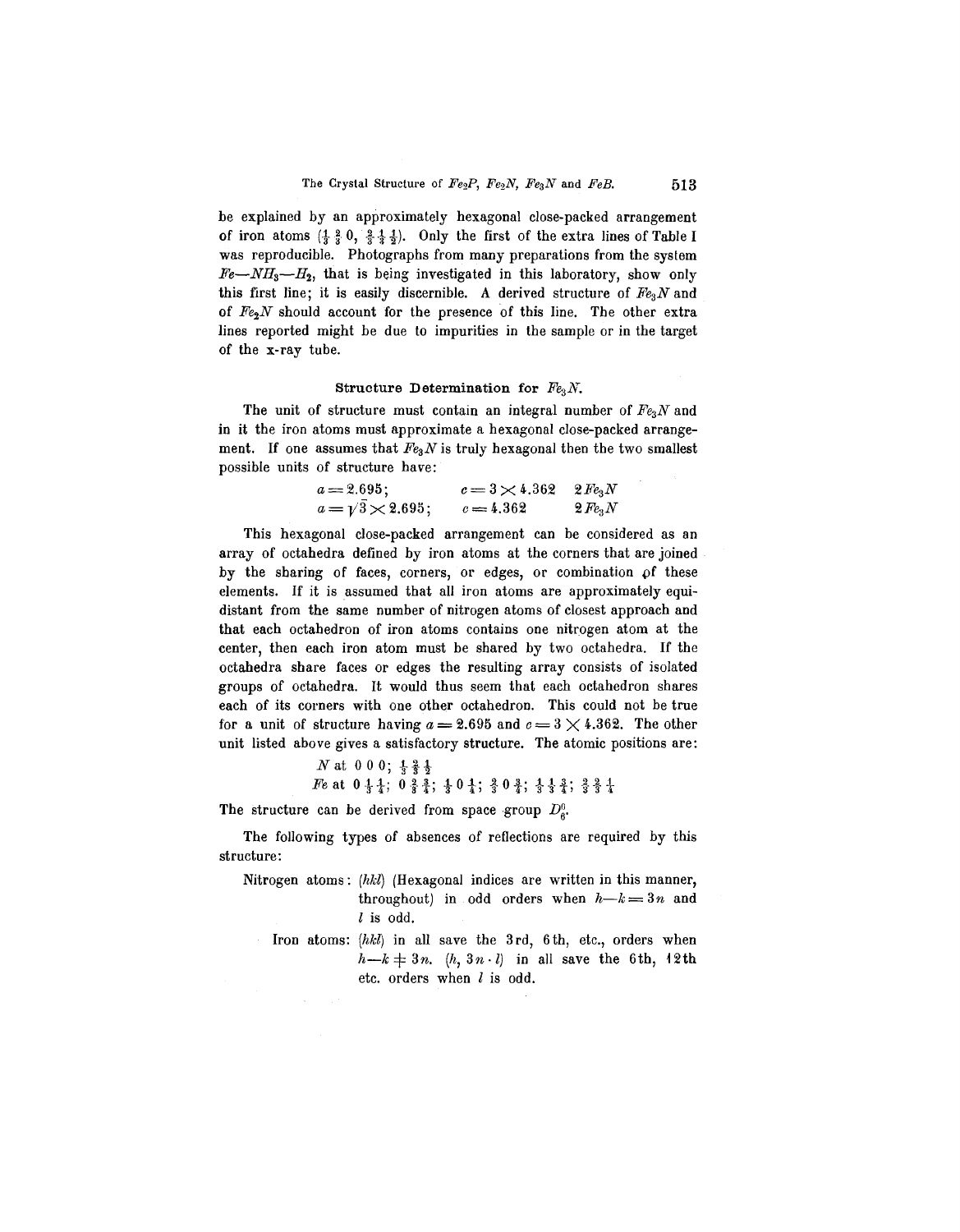The observed intensities, calculated structure factors, and observed and calculated interplanar spacings for all reflections due to nitrogen atoms alone are shown for planes having spacings greater than that of (H 2) in Table 2. The calculations are in very good agreement with the limited observations. This experimental data was not used in the derivation of the structure.

| Table |  |
|-------|--|
|-------|--|

Data for some reflections from  $Fe<sub>3</sub>N$  that are due to nitrogen atoms alone.

|                           |       |                        | Interplaner Spacing |                                    |                                                   |  |
|---------------------------|-------|------------------------|---------------------|------------------------------------|---------------------------------------------------|--|
|                           | Plane | Calculated<br>Observed |                     | $S/\sigma_{\chi}^2$ <sup>1</sup> ) | Intensity                                         |  |
|                           | 400   |                        | 4.04                |                                    | a                                                 |  |
|                           | 101   | 2.69                   | 2.96                | 3                                  | w                                                 |  |
|                           | 200   |                        | 2.02                |                                    | a                                                 |  |
|                           | 102   |                        | 1.92                |                                    | а.                                                |  |
|                           | 201   |                        | 4.83                | 3                                  | v. w. or a.                                       |  |
| () $S =$ structure factor |       |                        |                     |                                    | $\sigma N$ = Relative scattering power of nitrog- |  |

A representation of the unit of structure containing  $2 Fe<sub>3</sub>N$  is shown as Figure  $\ell$ . The projection of the structure on  $(0\ 0\ 1)$  is shown in Figure 2. The spatial relationships of the octahedra are shown in Figure 3. Six of the edges of an octahedron are ca. 2.695  $\AA$  in length, the other six ca. 2.684  $\AA$ ; it is not possible for these distances to be equal. Any marked variation in these values would give an appreciable calculated structure factor to planes that are observed to be absent. A nitrogen atom at the center of an octahedron is about  $1.90 \text{ Å}$  from six iron atoms at the corners. This distance is slightly greater than the  $Fe-C$  distances, ca. 1.82, 1.86, and 1.89  $\AA$  in cementite.

## The Structure Determination of  $Fe<sub>2</sub>N$ .

In the case of  $Fe<sub>2</sub>N$ , the iron atoms of which also approximate a hexagonal close-packed arrangement, the array of octahedra with iron atoms at the corners must share elements other than corners. *Fe2N* forms a complete series of solid solutions with *FegN.* This probably necessitates the addition of extra nitrogen atoms to the structure of *FeaN* in such a manner as to have each iron atom equidistant from three nitrogen atoms when the composition is that of  $Fe<sub>2</sub>N$ . If the additional nitrogen atoms are in octahedral spaces such as (a, b, c, f, d, e) of Fig. 3, then there are two types of octahedra in the structure: one of these types shares two faces and six corners with other octahedra;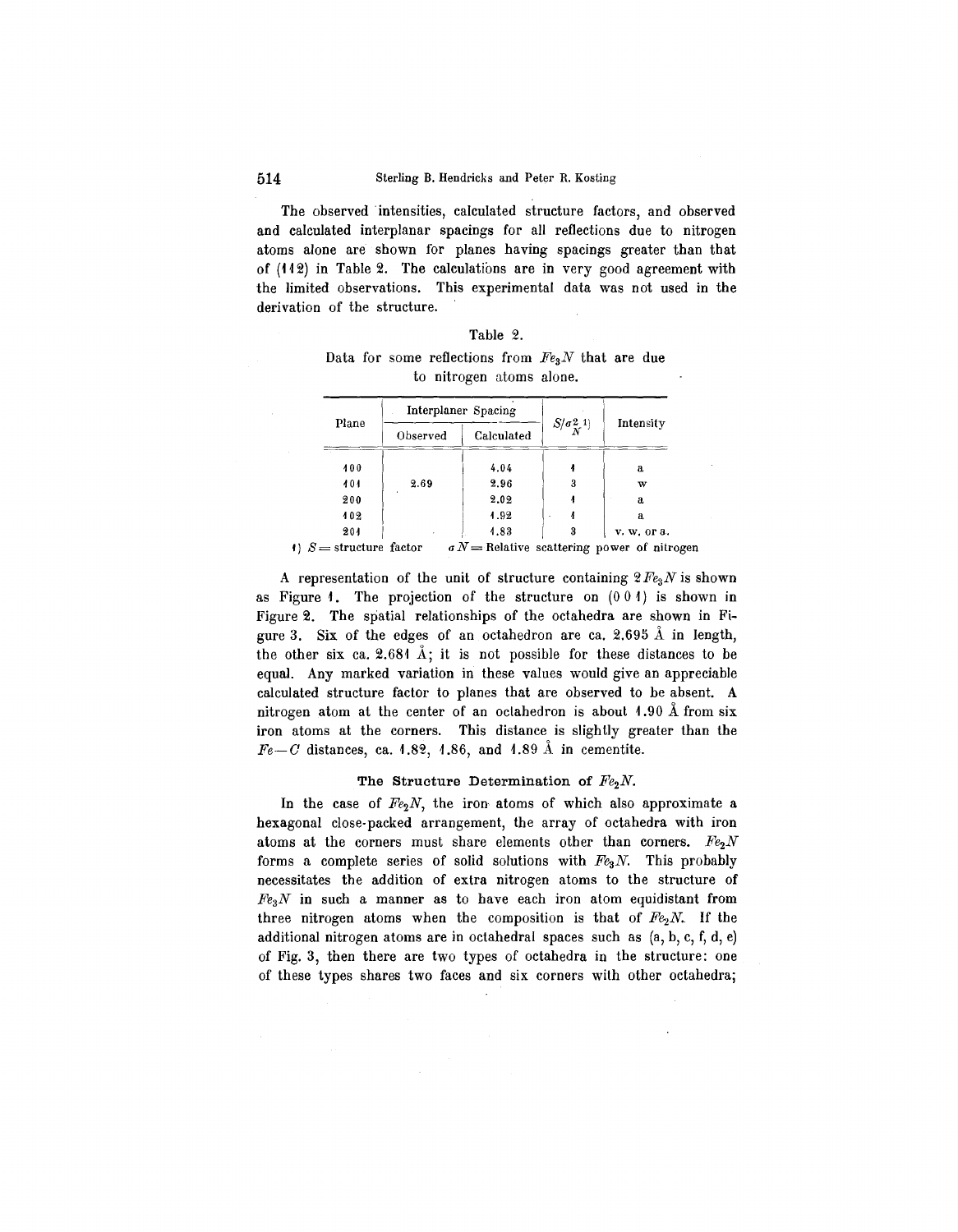

Fig. 1. The unit of structure for  $Fe_3N$  and for  $Fe_2N$ .



Fig. 2. A projection of the structure of  $Fe_3N$  on (004).



Fig. 3. Spatial relationships of the octahedra representing the crystal structure of  $Fe<sub>3</sub>N$ .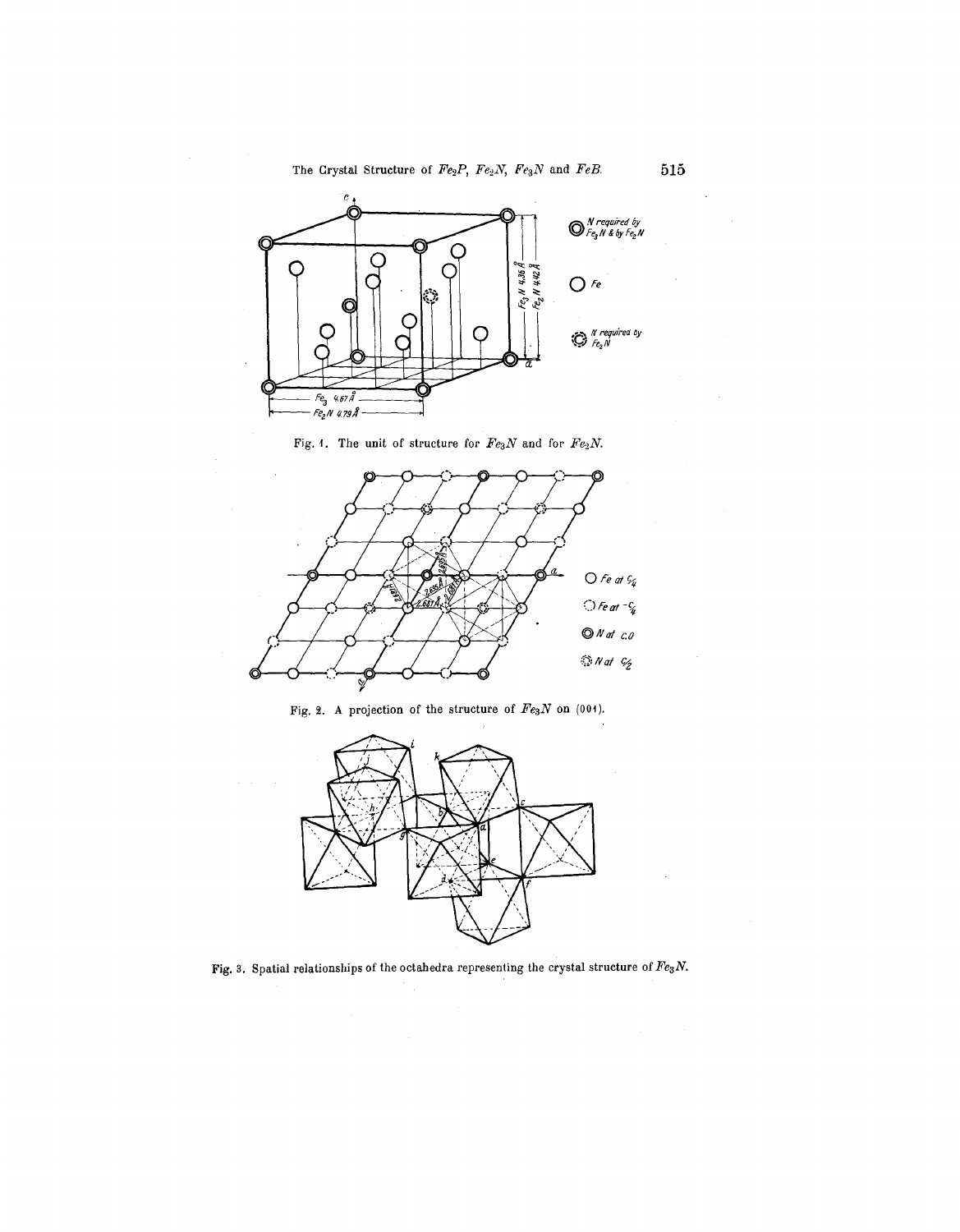the other, three non-adjacent edges and six corners. If the additional nitrogen atoms are in octahedral spaces such as  $(i, j, k, b, g, h)$  of Fig. 3, then one of the two resulting types of octahedra shares three non-adjacent edges and six corners with other octahedra; the other kind shares each corner with three octahedra. It is not possible to decide between these two structures on the basis of the present x-ray data. It would seem, from the sequel, that the structure in which the octahedra share corners and edges is the more probable one. The atomic positions required by this structure are:

*Nat* 000;  $\frac{1}{3}$  $\frac{2}{3}$ 0;  $\frac{2}{3}$  $\frac{1}{3}$  $\frac{1}{2}$ 

*Fe at*  $0 \frac{1}{3} \frac{1}{4}$ ;  $0 \frac{2}{3} \frac{3}{4}$ ;  $\frac{1}{3} 0 \frac{1}{4}$ ;  $\frac{3}{3} 0 \frac{3}{4}$ ;  $\frac{1}{3} \frac{1}{3} \frac{3}{4}$ ;  $\frac{3}{3} \frac{3}{4} \frac{1}{4}$  (as for  $Fe_3N$ )





Fig. 4. Coordination structure of *Fe2N.*



Data for Some Reflections of *Fe2N* that are due to nitrogen atoms alone.

|       |          | Interplaner Spacing |                          |           |  |
|-------|----------|---------------------|--------------------------|-----------|--|
| Plane | Observed | Calculated          | $S/\sigma_{\tilde{N}}^2$ | Intensity |  |
| 400   |          | 4.15                | 0                        | a         |  |
| 101   | 3.03     | 3.03                |                          | v. w.     |  |
| 200   |          | 2.07                | 0                        | a         |  |
| 102   |          | 4.95                | 0                        | a         |  |
| 201   |          | 4.87                |                          | a         |  |

The agreement between observations and calculations for this structure is shown in Table 3. The derived structure accounts for the presence of reflection from (101) and the absence of other reflections due to nitrogen atoms alone. The unit of structure containing  $3Fe<sub>2</sub>N$  is shown as Fig. 1. The coordination characteristics of the structure can be seen by a study of Fig. 3 and 4. The dimensions of six of the edges of an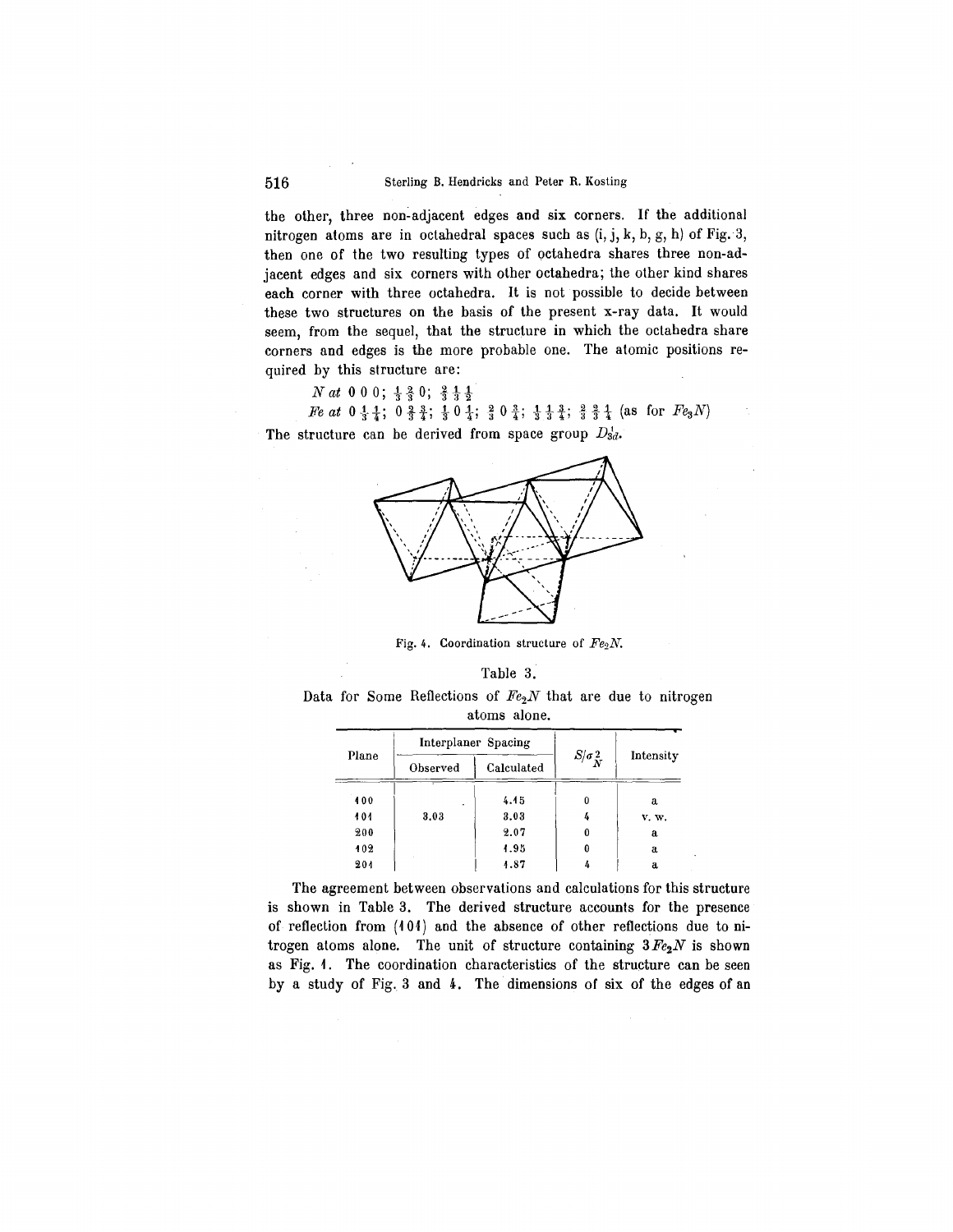octahedron with iron atoms at the corners are ca. 2.77  $\AA$ ; the other six edges are ca. 2.72 Å in length. Here, as for  $Fe<sub>3</sub>N$ , marked changes in these distances would probably require the presence of reflections from planes that are observed to be absent.

Hägg<sup>1</sup>) has shown that a nitride containing as much as  $11.23\%$ nitrogen (calculated for  $Fe_2N = 11.14\%$  nitrogen) can be formed by passing pure ammonia over iron. The additional  $.1\%$  nitrogen causes a rather prominent change in the powder diffraction pattern. The reflections from planes to which iron atoms contribute are observed to be doubled. The faint reflection from (101) persists.

Addition of nitrogen to  $Fe<sub>2</sub>N$  can take place only by the formation of coordinated octahedra that share faces with the array of octahedra representing the structure of  $Fe<sub>2</sub>N$ . Hägg's results indicate that this sharing of faces leads to a distortion of the structure and that the extension of the series of solid solutions of  $Fe<sub>3</sub>N-Fe<sub>2</sub>N$  to some lower nitride of iron is limited by this distortion.

#### **The Crystal Structure of** *FeB.*

#### Experimental Data.

T. Bjurström and H. Arnfelt<sup>2</sup>), referred to below by (B.-A.), have investigated the system *Fe-B* by means of powder and single crystal photographs. They identified the compounds *Fe2B* and *FeB.* Laue, rotating crystal and powder photographs were made from *FeB.* The rotating crystal data are republished here, as Table 4, for the sake of ready reference. The powder photographic data published by  $(B.-A.)$  are given in table 5.

Table 4.

|      |                  | Rotating crystal data for $FeB$ (040) axis of rotation<br>(Bjurström and Arnfelt). Iron K-radiation. |     |      |                   |
|------|------------------|------------------------------------------------------------------------------------------------------|-----|------|-------------------|
|      | »Schichtlinie« 0 | $\blacktriangleright$ Schichtlinie < 4                                                               |     |      | » Schichtlinie« 2 |
| Int. | hkl              | Int.                                                                                                 | hkl | Int. | hki               |
| st   | 101              | w                                                                                                    | 110 | st   | 420               |
| m    | 002              | st                                                                                                   | 444 | st   | 024               |
| st   | 301              | st                                                                                                   | 210 | st   | 121               |
| st   | 400              | st                                                                                                   | 211 | w    | 022               |
|      |                  | v. w.                                                                                                | 112 | m    | 122               |
|      |                  | w                                                                                                    | 340 | st   | 320               |
|      |                  | st                                                                                                   | 344 | st   | 321               |
|      |                  | st                                                                                                   | 212 |      |                   |

1) G. Hagg, Nova Acta Soc. Upsaliensis **4,** 7. 1929. H. Arnfelt, Z. physikal. Ch. (B) **4,** 469. 1929. 2) T. Bjurstrom and

Zeitschr. f. Kristallographie. 74. Bd.

34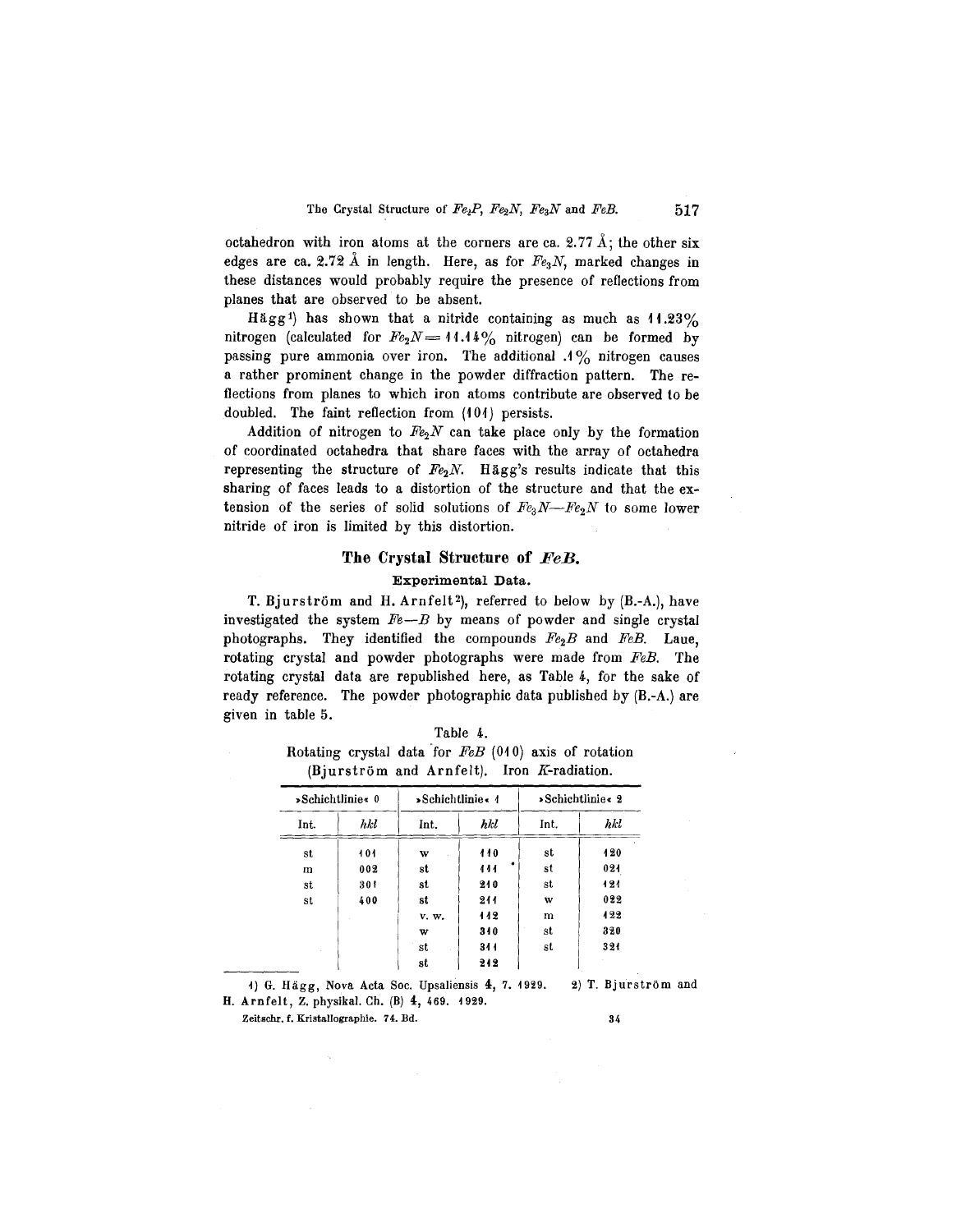$\ddot{\phantom{a}}$ 

# Table 5. Observed and Calculated Intensities of Reflection for *FeB.* The Powder Photographic Data is that of Bjurström and Arnfeldt.  $Fe$   $K\alpha_1$ -Radiation.

| Plane | $\sin^2\theta$ | $\sin^2\theta$                                                                                 |         | Observed and Calculated Intensities <sup>1</sup> ) |     |       |             |
|-------|----------------|------------------------------------------------------------------------------------------------|---------|----------------------------------------------------|-----|-------|-------------|
|       | obs.           | calc.                                                                                          | st      | $\mathbf m$                                        | w   | v. w. | $\mathbf a$ |
| 440   | 0.088          | 0.0877                                                                                         |         |                                                    | 390 |       |             |
| 020   | 0.124          | 0.1236                                                                                         | 710     |                                                    |     |       |             |
| 101   | 0.4645         | 0.4643                                                                                         | 4400    |                                                    |     |       |             |
| 420   | 0.1805         | 0.1804                                                                                         | 730     |                                                    |     |       |             |
| 444   | 0.4955         | 0.4954                                                                                         | 1400    |                                                    |     |       |             |
| 200   |                | 0.2272                                                                                         |         |                                                    |     |       | 44          |
| 021   | 0.234          | 0.2311                                                                                         | 940     |                                                    |     |       |             |
| 210   | 0.259          | 0.2581                                                                                         | 1100    |                                                    |     |       |             |
| 121   | 0.286          | 0.2879                                                                                         |         | 680                                                |     |       |             |
| 430   | 0.333          | 0.3349                                                                                         | 410     |                                                    |     |       |             |
| 220   |                | 0.3508                                                                                         |         |                                                    |     |       | $\bf 6$     |
| 211   | 0.3635         | 0.3656                                                                                         | 330     |                                                    |     |       |             |
| 002   | 0.4295         | 0.4300                                                                                         |         | 370                                                |     |       |             |
| 434   | 0.444          | 0.4424                                                                                         |         |                                                    |     | 39    |             |
| 224   |                | 0.4583                                                                                         |         |                                                    |     |       | 44          |
| 040   |                | 0.4944                                                                                         |         |                                                    |     |       | 12          |
| 230   |                | 0.5053                                                                                         |         |                                                    |     |       | 41          |
| 112   |                | 0.5477                                                                                         |         |                                                    |     |       | 98          |
| 340   |                | 0.5424                                                                                         |         |                                                    |     |       | 39          |
| 440   | 0.5505         | 0.5542                                                                                         |         | 324                                                |     |       |             |
| 022   | 0.5535         | 0.5536                                                                                         |         |                                                    | 250 |       |             |
| 044   | 0.604          | 0.6019                                                                                         |         | 568                                                |     |       |             |
| 422)  |                | 0.6404                                                                                         | 390 J   |                                                    |     |       |             |
| 231   | 0.6415         | l 0.6428 J                                                                                     | \⊿∢օօ J |                                                    |     |       |             |
| 304   | 0.649          | 0.6187                                                                                         |         |                                                    | 180 |       |             |
| 320   | 0.634          | 0.6348                                                                                         |         |                                                    | 110 |       |             |
| 311   | 0.649          | 0.6496                                                                                         |         | 650                                                |     |       |             |
| 202   |                | 0.6572                                                                                         |         |                                                    |     |       | 10          |
| 212   | 0.688          | 0.6881                                                                                         | 960     |                                                    |     |       |             |
| 240   |                | 0.7246                                                                                         |         |                                                    |     |       | 4           |
| 321   | 0.7445         | 0.7423                                                                                         |         |                                                    | 120 |       |             |
| 132   | 0.765          | 0.7649                                                                                         |         | 560                                                |     |       |             |
| 222   |                | 0.7808                                                                                         |         |                                                    |     |       | 40          |
| 330   | 0.7885         | 0.7893                                                                                         |         |                                                    | 470 |       |             |
| 241   | 0.829          | 0.8294                                                                                         |         |                                                    | 26  |       |             |
| 334   |                | 0.8968                                                                                         |         |                                                    |     |       | 91          |
| 400   | 0.909          | 0.9088                                                                                         |         |                                                    | 510 |       |             |
| 232   | 0.937          | 0.9353                                                                                         |         | 470                                                |     |       |             |
|       |                | (1) $I = C \cdot \frac{I + \cos^2 2\theta}{\sin 2\theta} \cdot J \cdot F \cdot \overline{F}$ . |         |                                                    |     |       |             |

 $\mathbf{r}$ 

 $\overline{a}$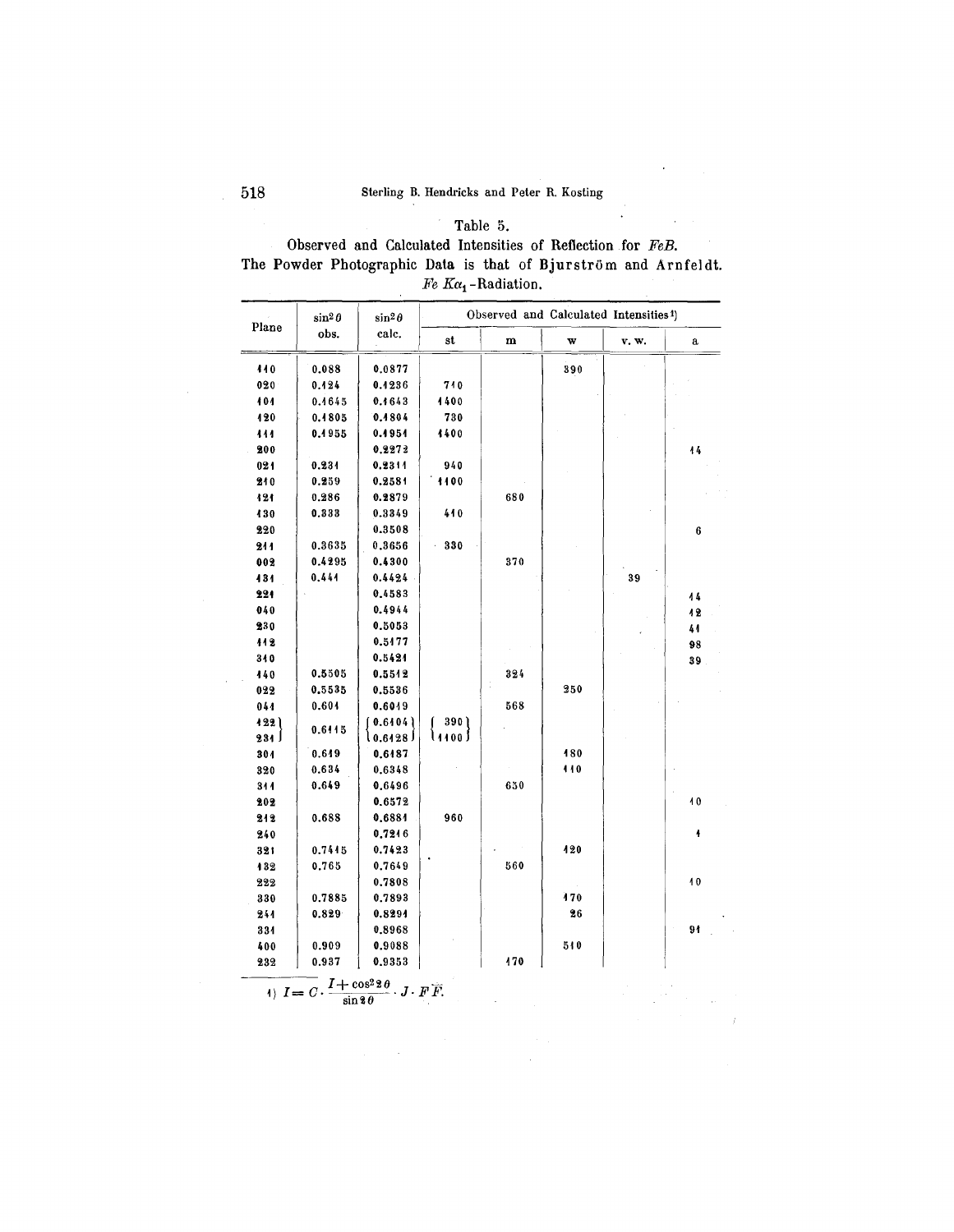## I. Unit of Structu

a) Symmetry, orthorhombic. Laue and rotating crystal photographs.  $(B.-A.)$ 

b) Dimensions

$$
a = 4.053
$$
  
\n
$$
b = 5.495
$$
  
\n
$$
c = 2.946
$$
  
\n
$$
a:b:c = 0.738:4:0.536
$$

The axes of (B.-A.) are changed to correspond to the space group axes of Niggli.

c) Volume.  $V = a \cdot b \cdot c = 65.6 \times 10^{-24}$  cm<sup>3</sup>,  $d = ca, 6.3$  (B.-A.) Molecular volume  $= 10.6$  cm<sup>3</sup>.

No. of  $FeB$  in unit of Structure  $= 3.75$ .

#### II. Space Group.

Observed types of absences  $(h0 l)$  with  $(h+l)$  odd  $(0 k l)$  with  $k$  odd

Space group  $V_h^{16}$ ,  $C_{2V}^9$  *(C<sub>2V</sub>* is not further considered).

## III. Atomic Arrangement.

A center of symmetry is selected as the origin of coordinates<sup>1</sup>). The possible atomic positions for  $V_h^{16}$  are:

With two degrees of freedom, on the reflection planes;

a)  $u v_1^1$ ,  $\bar{u} \bar{v}_1^3$ ,  $\bar{u} + \frac{1}{2}$ ,  $v + \frac{1}{2}$ ,  $\frac{1}{4}$ ;  $u + \frac{1}{2}$ ,  $\bar{v} + \frac{1}{2}$ ,  $\frac{3}{4}$ 

without degrees of freedom, at the symmetry centers;

b) 000; 00 $\frac{1}{3}$ ;  $\frac{1}{2}$  $\frac{1}{2}$ 0;  $\frac{1}{3}$  $\frac{1}{2}$  $\frac{1}{2}$ 

c)  $\frac{1}{2}$  0 0;  $\frac{1}{2}$  0  $\frac{1}{2}$ ; 0  $\frac{1}{2}$  0; 0  $\frac{1}{2}$   $\frac{1}{2}$ 

The observed intensities of reflection (200) a, (400) st. cannot he explained if the iron atoms are at (b) or (c). The derived structure is based on arrangement (a).

## Evaluation of the Parameters.

The structure factors for *(hkl)* (indices corresponding to the space group axes will be used throughout) are similar to the ones previously listed for cementite. The limits of variation of  $u_{Fe}$  and  $v_{Fe}$  are 0.0 and 0.25; possible effects of the boron atoms are neglected.

a) The observed intensities of reflections (See Tables 4 and 5):

 $(400)s$   $>(200)a$  limit  $u_{Fe}$  to 0.11 -0.14

 $(301)s \geq (101)s$ 

1) P. Niggli, Geometrische Kristallographie des Diskontinuums, S. 201. Leipzig ~919.

34\*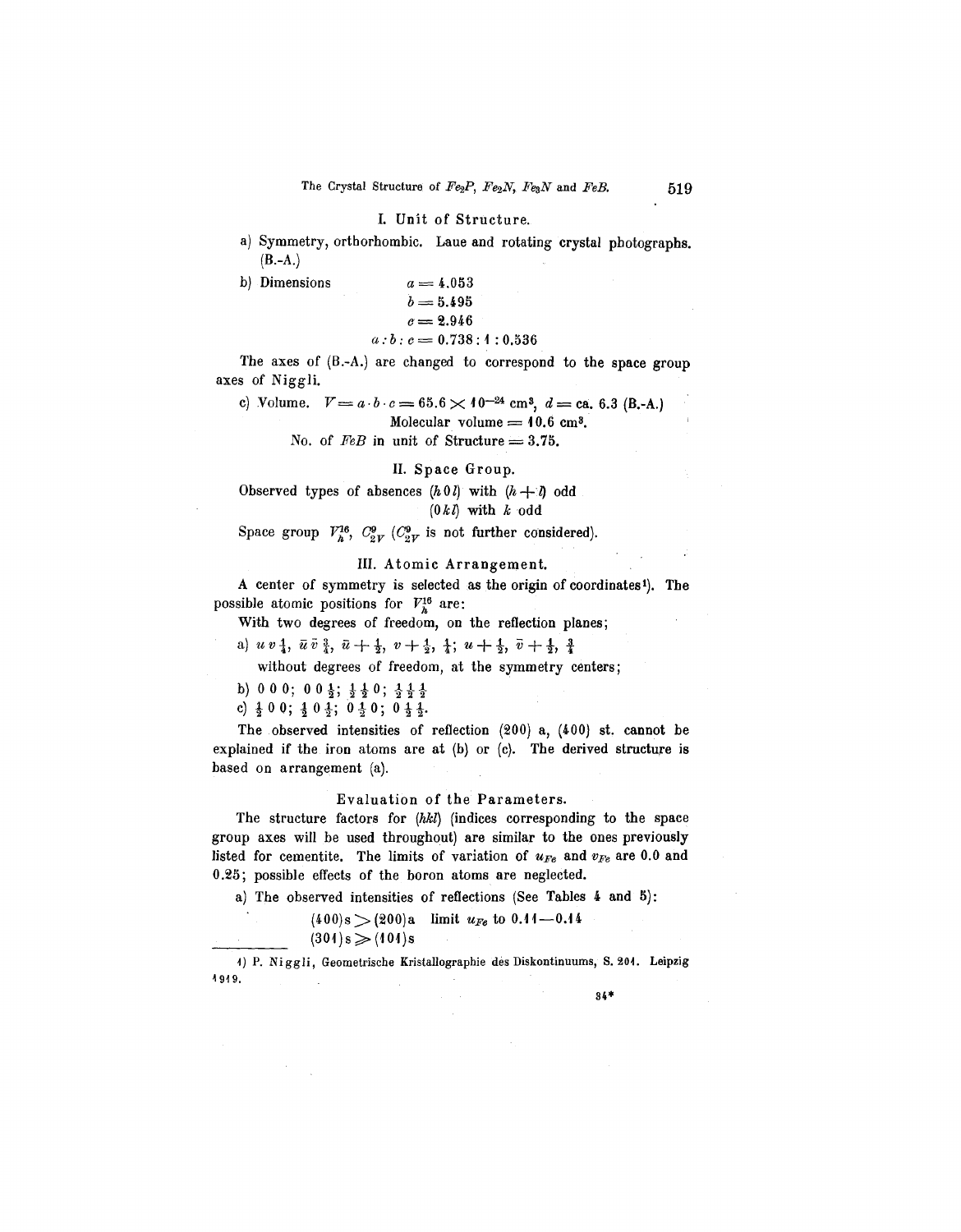The observed presence of  $(241)$  prevents  $u_{Fe}$  from being equal to 0.125.  $u_{Fe}$  is probably near 0.115 or 0.135. A selection is not made between these two possibilities.

b) The observed intensities,  $(044)$ m,  $(040)a$ ,  $(022)a$ ,  $(144)$ st,  $(440)$ w and  $(130)s$ , limit  $v_{Fe}$  to the region  $0.16-0.20$ . The presence of  $(131)$ prevents *v* being 0.167 and the absence of  $(141)$  requires  $v > 0.175$ .

The derived parameter values are

$$
\begin{array}{l}\n\underline{u} = 0.125 + 0.045 \quad \text{but} \neq 0.125 \\
\underline{v} = 0.180 + 0.045\n\end{array}
$$

.

The calculated relative values of the intensities listed in Table 5 are concomitant with the observed powder photographic data of (B.-A.). It is difficult to place a closer restriction on the parameter values; however, it might be remarked that calculations for  $u = 0.125$  and  $v = 0.165$ are quite discordant with the observed intensities.

Reflections were listed by  $(B.-A.)$  from  $(201)$  and  $(011)$ . Both of these reflections are required to be absent by space group  $V_h^{16}$ . Apparently (201),  $\sin^2 \theta = .3347$ , was confused with (130),  $\sin^2 \theta = .3349$ , that is a strong reflection; (01f) that is very weak, is not explained by the derived structure, it might arise from an impurity, especially so since it is not reported as present on a rotating crystal photograph on which is should have appeared.

## Geometrical Considerations. The Positions of the Boron Atoms.

The unit of structure containing 4*FeB* is shown as Fig. 5. Inspection of this structure indicates that each iron atom is approximately equidistant from six iron atoms that approach it most closely, and is separated by a slightly greater distance from four other iron atoms. This structure can be considered as an array of tetrahedra with iron atoms at the corners that are joined by the sharing of corners and edges. Such an array is shown as Fig. 6, and as a projection on (001) in Fig. 7. It is to be noted that each iron atom is shared by four tetrahedra and that each tetrahedron shares two edges and four corners with other tetrahedra.

It is improbable that the boron atoms affect the intensities of reflections by a detectable amount. If it is assumed that they too conform to the symmetry requirements of  $V_h^{16}$  then they must either be at centers of symmetry or on the reflection planes. If the boron atoms are at the symmetry centers they would be separated by a distance equal to  $C/2$ ; the resulting atomic arrangement would be a most unusual one. However, if they are in the reflection planes it is possible for them to be at or near the centers of the tetrahedra of iron atoms. If  $u_{Fe} = .115$ ,  $v_{Fe} = .175$ ,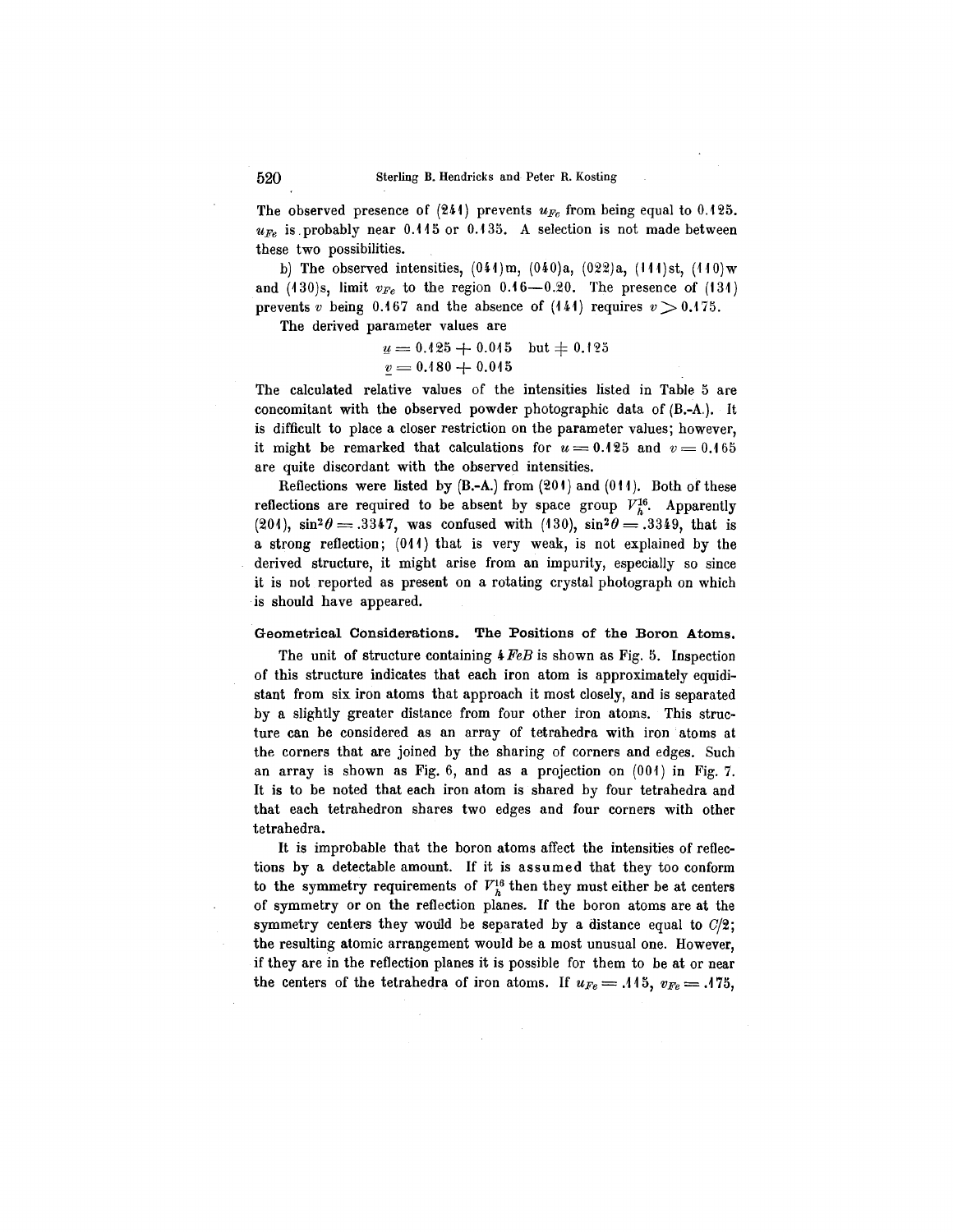













 $\hat{\boldsymbol{\beta}}$ 

 $\ddot{\phantom{a}}$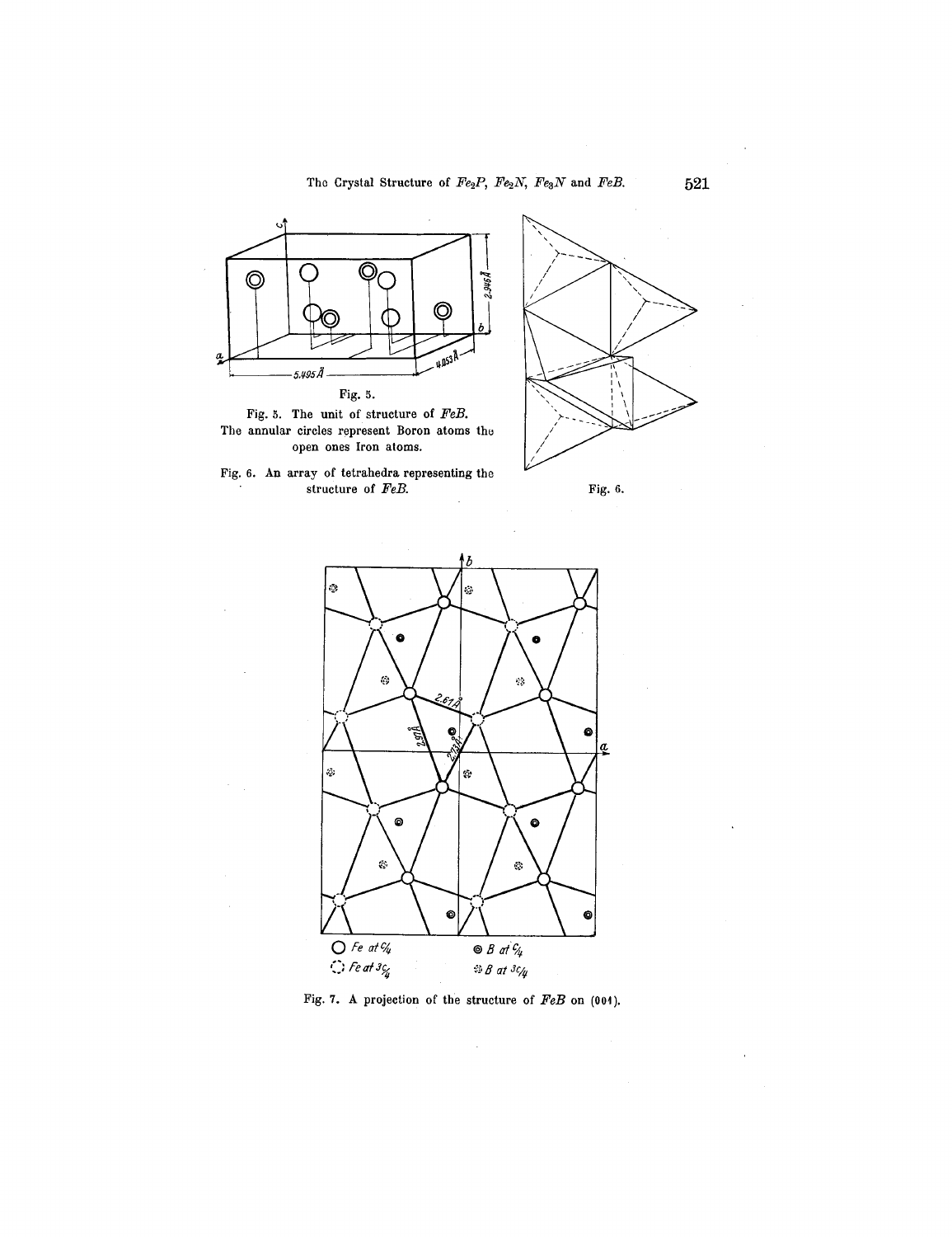then values  $u_B = ca.$ . 0.70 and  $v_B = ca. -13$  would correspond to boron atoms at the centers of coordinated tetrahedra. In this case four of the edges *(Fe-Fe* distance) of a tetrahedron would be ca. 2.64  $\AA$  in length, the other two edges ca. 2.95  $\AA$ . The  $Fe-B$  distance would be ca. 1,68  $\AA$ . If  $u_{Fe} = .135$ ,  $v_{Fe} = .180$ , the corresponding values of the boron parameters, requiring the boron atoms to be in the centers of the tetrahedra would be  $u_B =$  ca. 0.68,  $v_B =$  ca.  $-.12$ . The dimensions of the edges of a tetrahedron of iron atoms in this case would be  $2.61, 2.61, 2.73$ , **2.73, 2.97, 2.95 Å and the**  $Fe-B$  **distances ca. 1.70 Å.** 

It thus seems that to within the determined limits of the parameter values a tetrahedron of iron atoms can have four edges approximately equal in length corresponding to an  $Fe$ - $Fe$  distance of ca. 2.64 Å and two longer edges giving an  $Fe$ -Fe distance of ca. 2.95  $\AA$ . If the boron atoms are at the centers of the coordinated polyhedra the *Fe-B* distances are ca. 1.70 Å, a value somewhat smaller than the  $Fe$ — $N$  distances in the nitrides of iron and the  $Fe-C$  distances in cementite.

#### The Crystal Structure of  $Fe<sub>2</sub>P$ .

G. Hägg<sup>1</sup>) has investigated the system  $Fe-P$  by means of single crystal and powder photographs. He identified the compounds  $Fe<sub>3</sub>P$ ,  $Fe<sub>2</sub>P$ and a third phase that might have been the compound *FeP.* The determination of the crystal structure of  $Fe<sub>2</sub>P$  is given below. It was made on the basis of Hägg's data that is replubished here as Tables  $6, 7$  and  $8.$ 

#### I. Unit of Structure.

a) Symmetry, hexagonal. Laue and rotating crystal photographs (Hagg). A Laue photograph made with the x-ray beam normal to (001) shows a six-fold axis and six planes of symmetry (Hagg). Departure from apparent holohedral symmetry might be due to phosphorus atoms alone.

| b) Dimensions | $a = 5.852 \text{ Å}$ (Hägg) |
|---------------|------------------------------|
|               | $c = 3.453 \text{ Å}$        |
|               | $c: a = 1: 0.5900.$          |
|               |                              |

- c) Volume  $v = a^2 \cdot c \cdot .866 = 10.25 \times 10^{-24}$  cm<sup>3</sup>.  $d = 6.83$ . Molecular volume  $= 20.89$  cm<sup>3</sup>.
	- No. of  $Fe<sub>2</sub>P$  in the unit of structure = 2.97.

1) G. Hägg, Nova Acta Soc. Sci. Upsaliensis 7, 1929.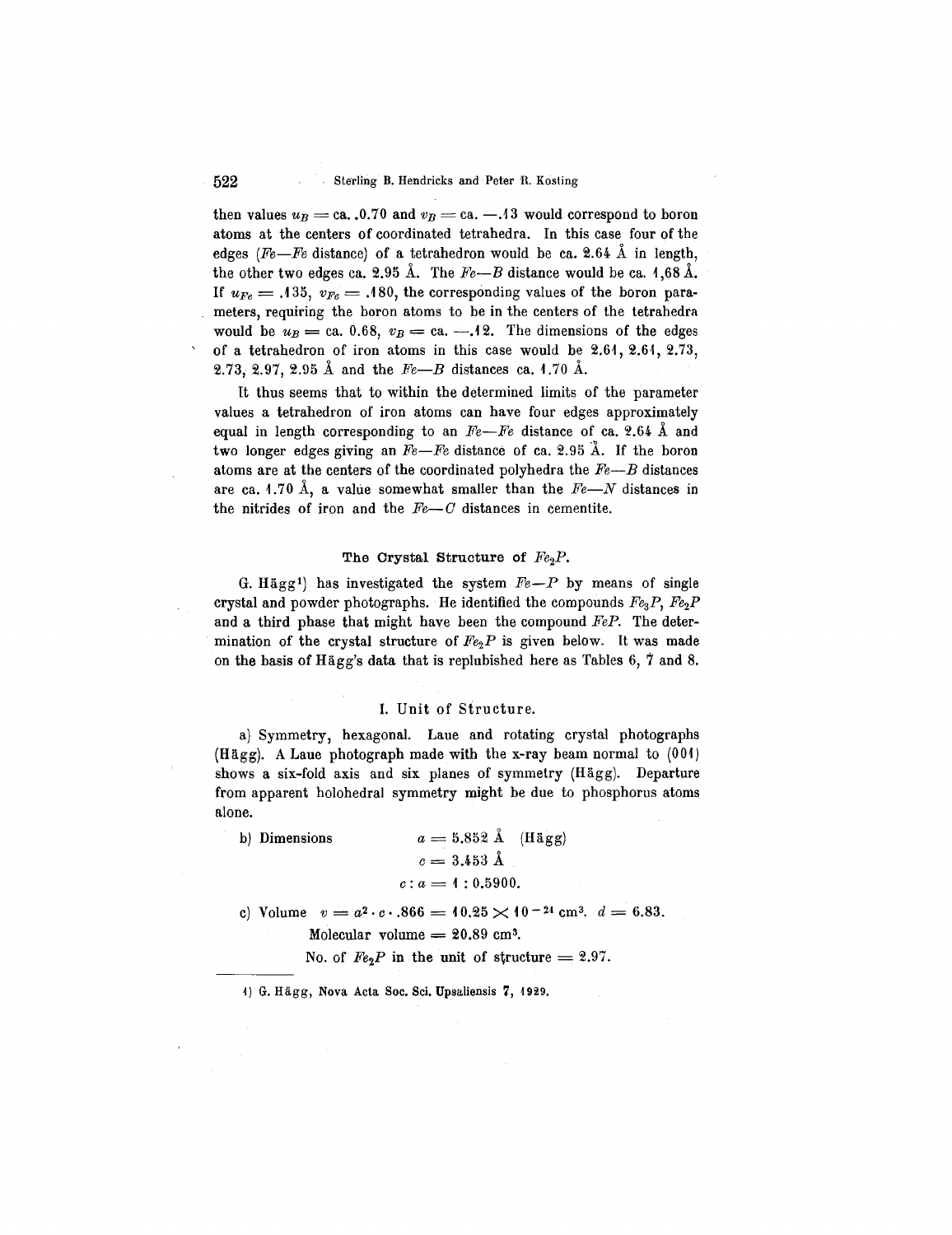## Table 6.

 $\rightarrow$ 

 $\frac{1}{2}$ 

 $\lambda_{\rm{eff}}$ 

Rotating crystal photographic data from  $Fe<sub>2</sub>P$ . Axis of Rotation parallel to  $(001)$  (Hägg). Iron-K-Radiation.

|              | »Schichtlinie« 0 |      | »Schichtlinie« 4 |  |
|--------------|------------------|------|------------------|--|
| Int.         | hkl              | Int. | hkl              |  |
| v.w.         | 110              | st.  | 444              |  |
| w.           | 200              | st.  | 204              |  |
| w.           | $210\beta$       | st.  | 211              |  |
| st.          | 210              | w.   | 221              |  |
| w.           | $300\beta$       | m.   | 311              |  |
| ∙st.         | 300              | w.   | 404              |  |
| v.w.         | $220\,\beta$     | st.  | 324              |  |
| w.           | $310\beta$       | st.  | 411              |  |
| $\mathbf{w}$ | 220              |      |                  |  |
| st.          | 310              |      |                  |  |
| v.w.         | $320\,\beta$     |      |                  |  |
| m.           | 400              |      |                  |  |
| w.           | $410\beta$       |      |                  |  |
| st.          | 320              |      |                  |  |
| v.w.         | $500\beta$       |      |                  |  |
| st.          | 410              |      |                  |  |
| W.           | 330 B            |      |                  |  |
| w.           | $420\beta$       |      |                  |  |
| st.          | 500              |      |                  |  |
| w.           | $510\beta$       |      |                  |  |
| st.          | 530              |      |                  |  |

## Table 7.

Rotating crystal photographic data for  $Fe<sub>2</sub>P$ . Axis of Rotation Perpendicular to  $(110)$  (Hägg). Iron-K-Radiation.  $\frac{1}{2}$ 

|      | »Schichtlinie« 0 |      |               |      | $\overline{\mathbf{2}}$ |      | 3   |      | 4   |
|------|------------------|------|---------------|------|-------------------------|------|-----|------|-----|
| Int. | hkl              | Int. | hkl           | Int. | hkl                     | Int. | hkl | Int. | hkl |
| v.w. | 440              | st.  | 210           | w.   | 200                     | v.w. | 440 | st.  | 201 |
| w.   | 1118             | w.   | 244           | st.  | 201                     | st.  | 111 | st.  | 240 |
| st.  | 444.             | m.   | 212           | m.   | 310                     | st.  | 300 | st.  | 211 |
| m.   | $002\beta$       | w.   | 320           | m.   | 311                     | st.  | 302 | st.  | 212 |
| st.  | 002              | st.  | 321           | m.   | 312                     | w.   | 440 | st.  | 400 |
| w.   | 220              | st.  | $213\alpha_1$ | st.  | 203                     | st.  | 113 | st.  | 404 |
| w.   | 221              | st.  | $213\alpha$   |      |                         | st.  | 444 |      |     |
| v.w. | $222\beta$       |      |               |      |                         |      |     |      |     |
| w.   | 443.3            |      |               |      |                         |      |     |      |     |
| w.   | 222              |      |               |      |                         |      |     |      |     |
| st.  | 143              |      |               |      |                         |      |     |      |     |
| st.  | 330              |      |               |      |                         |      |     |      |     |

 $\label{eq:2.1} \frac{1}{\sqrt{2}}\sum_{i=1}^n\frac{1}{\sqrt{2\pi}}\left(\frac{1}{\sqrt{2\pi}}\right)^2\left(\frac{1}{\sqrt{2\pi}}\right)^2.$ 

 $\ddot{\phantom{a}}$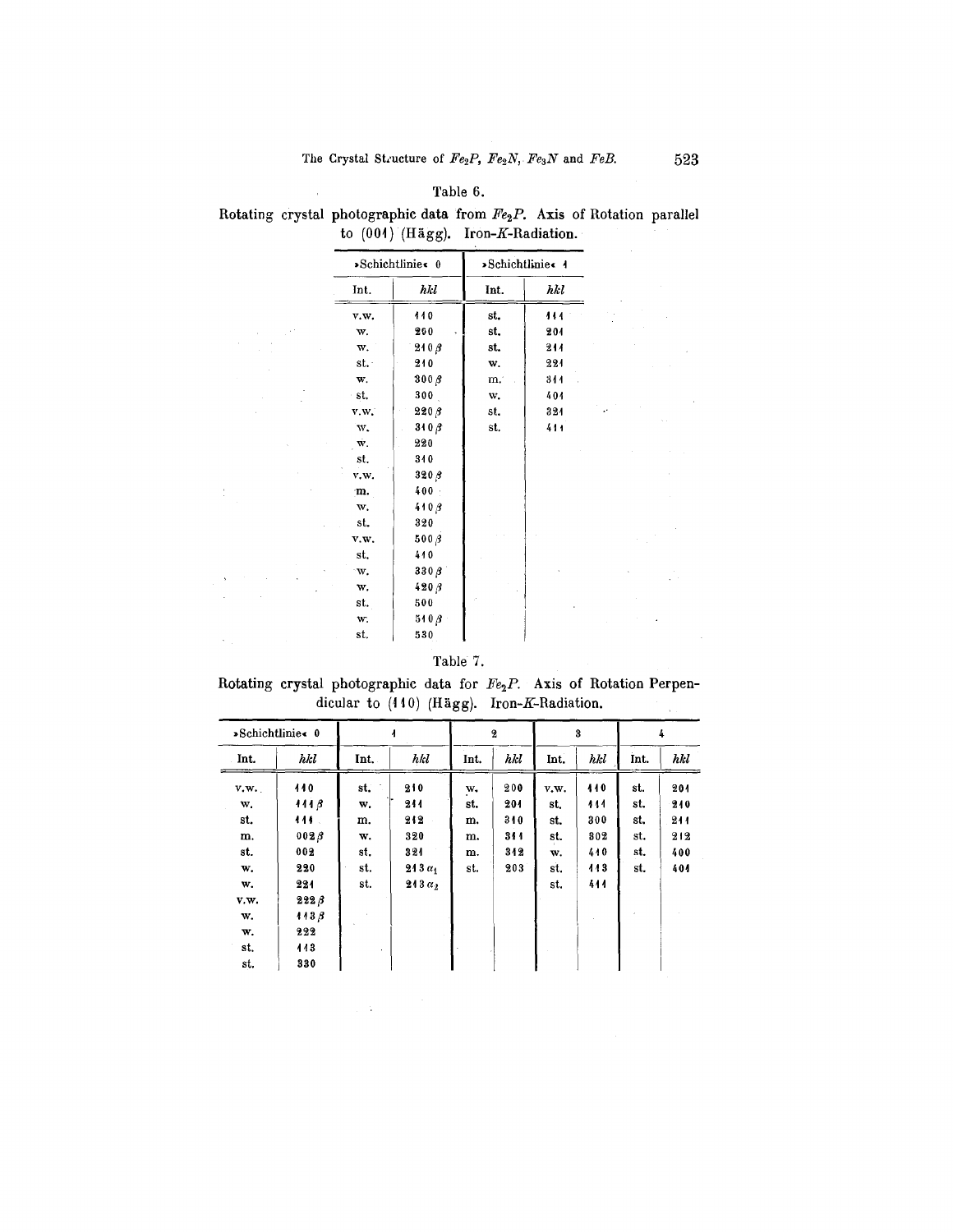#### Atomic Arrangement and Space Group.

The Laue photographs from  $FeP$  that have been obtained and published by Hagg indicate that at least the iron atoms must have an arrangement isomorphous with point group  $D_2^h$ ,  $C_c^v$ ,  $D_6$ , or  $D_6^h$ . The observed absence of reflections from (001) and (003) cannot be explained if all the iron atoms are in one plane parallel to  $(001)$ . The determined value,  $c = 3.453 \text{ Å}$ , makes it improbable that two iron atoms are on the same axis parallel to the *c* axis. .

In the first treatment we shall assume that the arrangement of the six iron atoms in the unit of structure might be derived from a space group that does not necessarily give possible positions for the phosphorus atoms. There are twelve sets of equivalent positions that satisfy the conditions given in the preceding paragraph. They are:

\n- 1. 
$$
D_{6h}^4
$$
,  $D_6^6$ ,  $C_{6v}^4$ ,  $u \bar{u} 0$ ;  $2 \bar{u}$ ,  $\bar{u}$ ,  $0$ ;  $u$ ,  $2u$ ,  $0$ ;  $\bar{u}$ ,  $u \frac{1}{2}$ ;  $2u$ ,  $u$ ,  $\frac{1}{2}$ ;  $\bar{u}$ ,  $2 \bar{u}$ ,  $\frac{1}{2}$ .
\n- 2.  $D_6^8$ ,  $C_{6v}^3$ ,  $u u 0$ ;  $0 \bar{u} 0$ ;  $\bar{u} 0 0$ ;  $\bar{u} \bar{u} \frac{1}{2}$ ;  $0 u \frac{1}{2}$ ;  $u 0 \frac{1}{2}$ .
\n- 3.  $D_{3h}^4$ ,  $u v 0$ ;  $v - u$ ,  $\bar{u}$ ,  $0$ ;  $\bar{v}$ ,  $u - v$ ,  $0$ ;  $v u \frac{1}{2}$ ;  $\bar{u}$ ,  $v - u$ ,  $\frac{1}{2}$ ;  $u - v$ ,  $\bar{v}$ ,  $\frac{1}{2}$ .
\n

- *4.*  $D_{3h}^2$  *uv* 0; *v u*,  $\bar{u}$ , 0;  $\bar{v}$ , *u v*, 0; *u*, *u v*,  $\frac{1}{2}$ ,  $\bar{v} \bar{u} \frac{1}{2}$  $v = u, v, \frac{1}{2}.$
- 5. 4 sets of positions requiring iron atoms to be at *c*0, *c/3,* 2*c/3.*  $(D_6^5, D_6^5, D_6^4, D_6^4)$  and 4 sets requiring iron atoms to be at  $c0$ ,  $\frac{c}{c/6}, \frac{c}{6}, \frac{c}{3}, \frac{c}{2}, \frac{c}{2}, \frac{c}{3}, \frac{c}{3}, \frac{c}{6}, \frac{c}{6}, \frac{c}{3}, \frac{c}{6}, \frac{c}{6}, \frac{c}{3}, \frac{c}{2}, \frac{c}{3}, \frac{c}{3}, \frac{c}{3}, \frac{c}{3}, \frac{c}{3}, \frac{c}{3}, \frac{c}{3}, \frac{c}{3}, \frac{c}{3}, \frac{c}{3}, \frac{c}{3}, \frac{c}{3}, \frac{c}{3}, \frac{c}{3}, \frac{c}{3}, \frac{c}{3}, \frac{c}{3}, \$

The possible combinations of non-equivalent positions for the iron atoms are:

6. 
$$
D_{3h}^3
$$
 a)  $u u 0$ ;  $0 \bar{u} 0$ ;  $\bar{u} 0 0$ ,  
b)  $v v \frac{1}{2}$ ;  $0 \bar{v} \frac{1}{2}$ ;  $\bar{v} 0 \frac{1}{2}$ .  
7.  $D_{3h}^1$  a)  $u \bar{u} 0$ ;  $2 \bar{u}, \bar{u}, 0$ ;  $u, 2u, 0$ ,  
b)  $u \bar{u} \frac{1}{2}$ ;  $2 \bar{u}, \bar{u}, \frac{1}{2}$ ;  $u, 2u, \frac{1}{2}$ .

The observed intensities of reflections, (002) s., (003) a cannot be explained by 5.;  $(111)$  s. by 1.;  $(201)$  s. by 2.;  $(111)$  s. by 3.;  $(201)$  s. by 4. The iron atoms are therefore probably not equivalent.

Arrangement 7. cannot explain the observed intensities of reflection  $(410)$  v.w.;  $(220)$  w.;  $(330)$  st. if the iron atoms are assumed to be separated by a distance greater than  $2.0\text{ Å}$ . Arrangement 6. gives a structure in satisfactory agreement with the experimental data.

#### Parameter Determinations.

The intensities of reflections can be expressed by the formula:

$$
\varrho = \frac{N^2 e^4 \lambda^3}{4 \mu m^2 c^4} \cdot J \cdot \frac{1 + \cos^2 2 \theta}{\sin 2 \theta} \cdot F \overline{F} \tag{4}
$$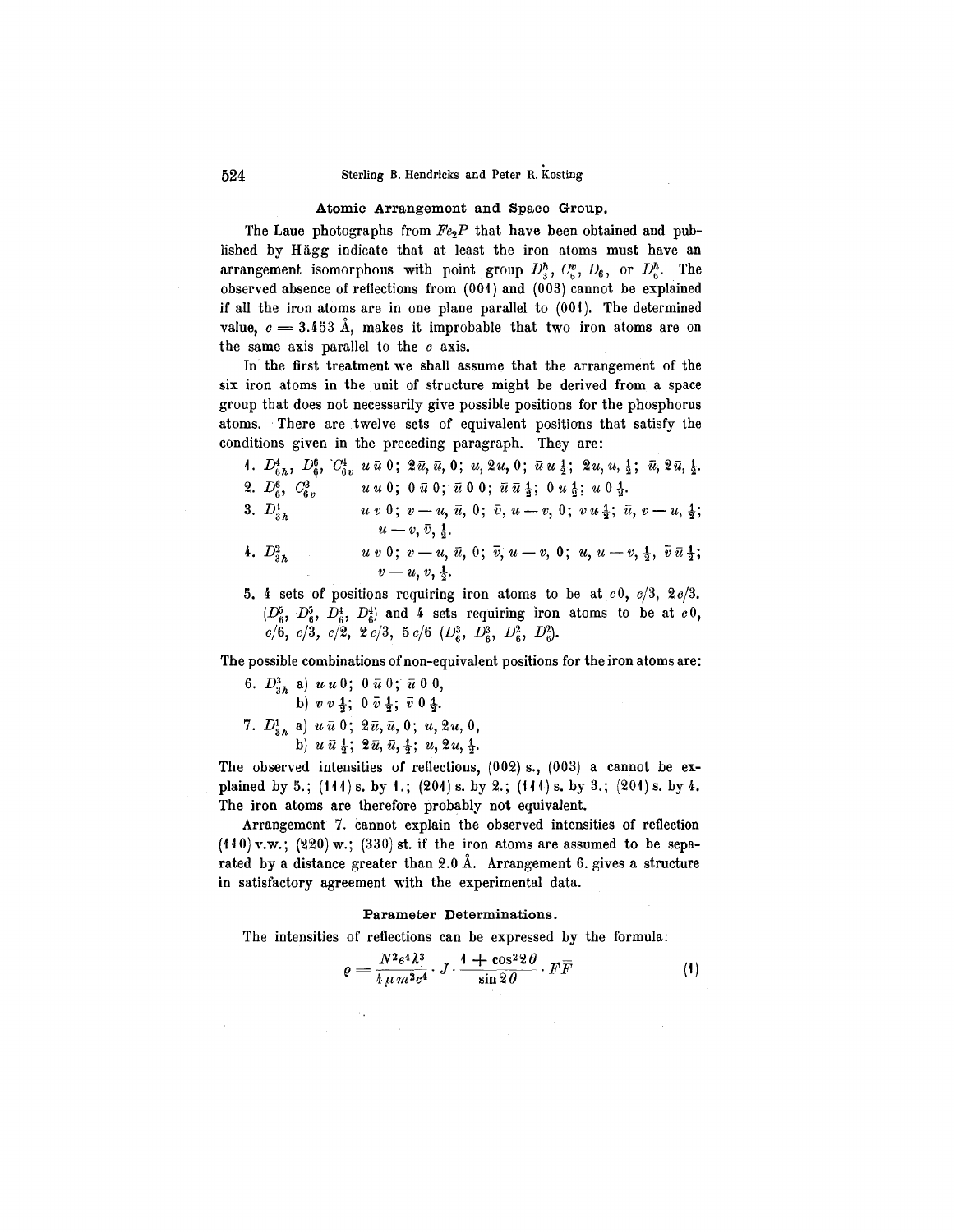in which the terms have their usual meaning. The factor  $F$  is a complex quantity giving the amplitude of the scattered wave and its phase defined with respect to the origin of the unit of structure.

The presence of phosphorus atoms in  $Fe<sub>2</sub>P$  gives rise to two difficulties in determining the positions of the iron atoms. **In** the first place, it is rather difficult to fix positions that they might occupy, and in the second place the *F* curve for phosphorus is not known and that for iron



in such a compound as *Fe2P* is only known approximately from measurements on  $Fe<sup>1</sup>$  and on  $Fe<sub>3</sub>O<sub>4</sub>$ <sup>2</sup>). It is probable, however, that the grosser features of the diffraction data must be accounted for by iron atoms alone. Rather exact parameter determinations can be made for the iron atom, bearing in mind at all times that the phosphorus atoms might have a maximum effect in either increasing or decreasing the calculated intensities of reflections.

<sup>1)</sup> A. H. Armstrong, Physic. Rev. 34, 931. 1929.

<sup>2)</sup> A. Classen, Pr. physic. Soc. 38, 482. 1926.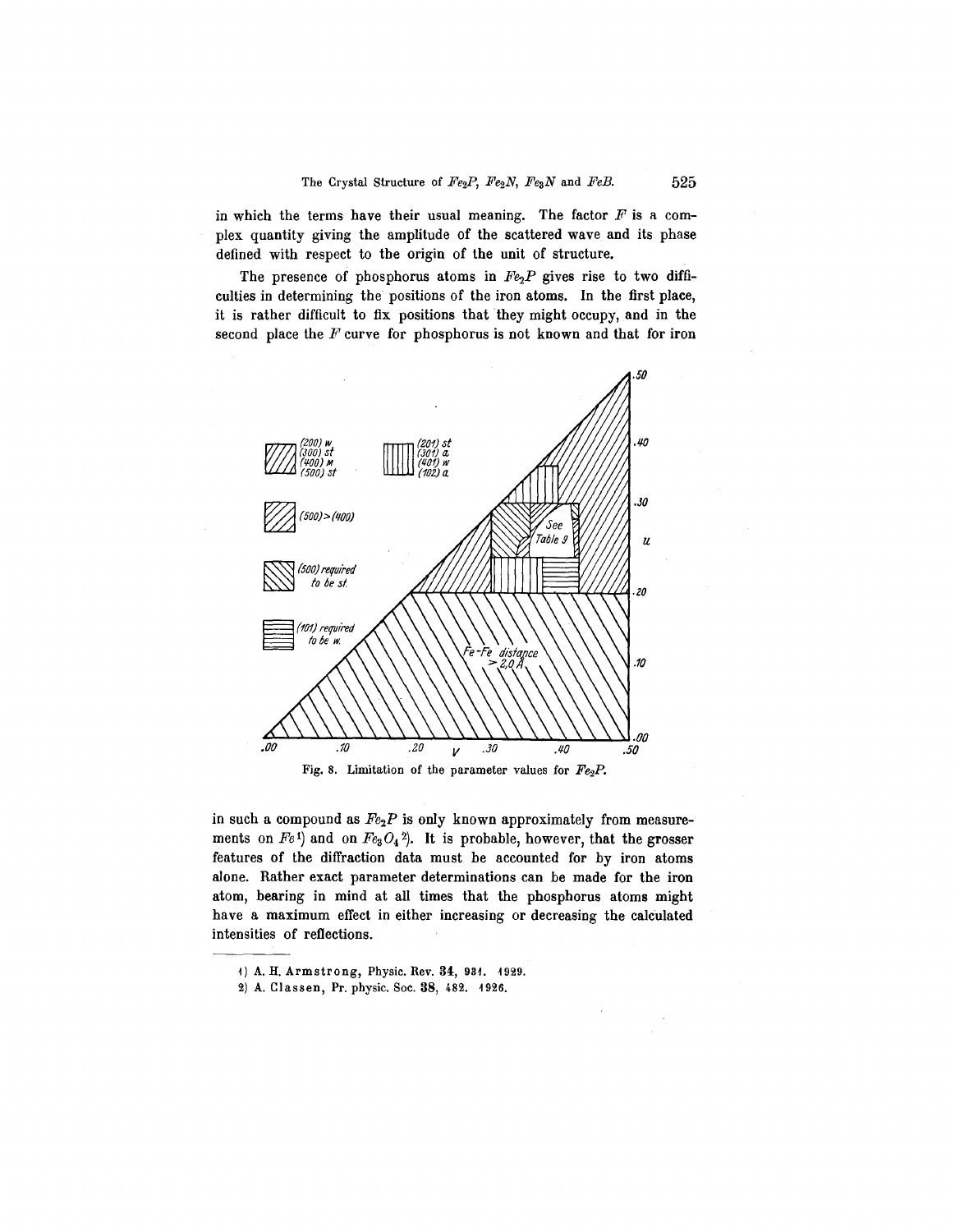Planes of the type *(h*0 *l)* have structure factors simple enough to allow ready determination of the two parameters,  $u_{Fe}$ ,  $v_{Fe}$ , defining the positions of the iron atoms;

## a) *UU* 0; *it* 0 0; 0 *it* 0  $v v \frac{1}{2}$ ;  $\bar{v} 0 \frac{1}{2}$ ;  $0 \bar{v} \frac{1}{2}$ .

It is necessary to consider values of  $u$  from .0 to .50 and  $v$  from .0 to 1.0, except in so far as *U* and *v* are interchangeable. It is assumed that the iron atoms must be at least  $2.0 \text{ Å}$  apart, although the parameters can be determined without making this assumption. The comparisons afforded by the data listed in Tables 6, 7 and 8, led to the restrictions of the parameter values shown in Fig. 8. Closer determinations of  $u_{Fe}$ and *VFe* are given in Table 9. From this table it can be seen that the values are probably  $u = .26$ ,  $v = \pm .40$ , to within quite small limits. The observed intensity of reflection, **(111)** s, requires:

$$
u_{Fe} = .26 \qquad v_{Fe} = -.40
$$

These values used in calculations of the intensities of reflections from  $(hkl)$  do not give results in accord with observations, especially for planes having a large interplaner spacing. This effect is probably due to the phosphorus atoms. It will later be considered in detail.

#### Geometrical Considerations. The Positions of the Phosphorus Atoms.

A representation of the unit of structure containing 6 *Fe* is shown as Fig. 9. Examination of this structure shows many striking characteristics that can partially be seen in the projection on (001) shown as Fig. 10. The iron atoms at a)  $u u 0$ ;  $0 \bar{u} 0$ ;  $\bar{u} 0 0$  (4, 5, 6 of Fig. 10) are equidistant from six other iron atoms at b)  $vv_3$ ;  $0v_3$ ;  $v_0$ <sub>3</sub>;  $(1,2,8,1',2',8')$ and from two iron atoms (5, 6) in the same plane. The iron atoms at b) (4 of Fig. 40) are equidistant from six iron atoms at a)  $(5, 4, 9, 5', 4', 9')$ . In each case the  $Fe-Fe$  distance is ca. 2.65  $\AA$ , a value in close agreement with that found for *Fe3N, Fe2N, Fe3*G, *FeAst), FeS2)* and *FeE.*

The structure can be considered as an array of octahedra with iron atoms at the corners of each octahedron. The octahedra are markedly distorted from regular figures. If one inquires into possible positions for the phosphorus atoms several interesting factors appear. The intensities of reflection of (110), (001), (002), and (220) suggest that the phosphorus atoms are at  $0 \cdot 0 \cdot x$ ;  $\frac{1}{2} \frac{2}{3} \cdot y$ ;  $\frac{2}{3} \cdot \frac{1}{3} \cdot x$ . If a phosphorus atom at  $0 \cdot 0 \cdot x$  is assumed to be equidistant from the corners of the coordinated polyhedron, then it must be displaced to the center of a face of the octahedron

<sup>4)</sup> G. Hägg, l. c.

<sup>2)</sup> N. Olsen, Geol. Fören. Förh. Stockholm 47, 19-72. 1925.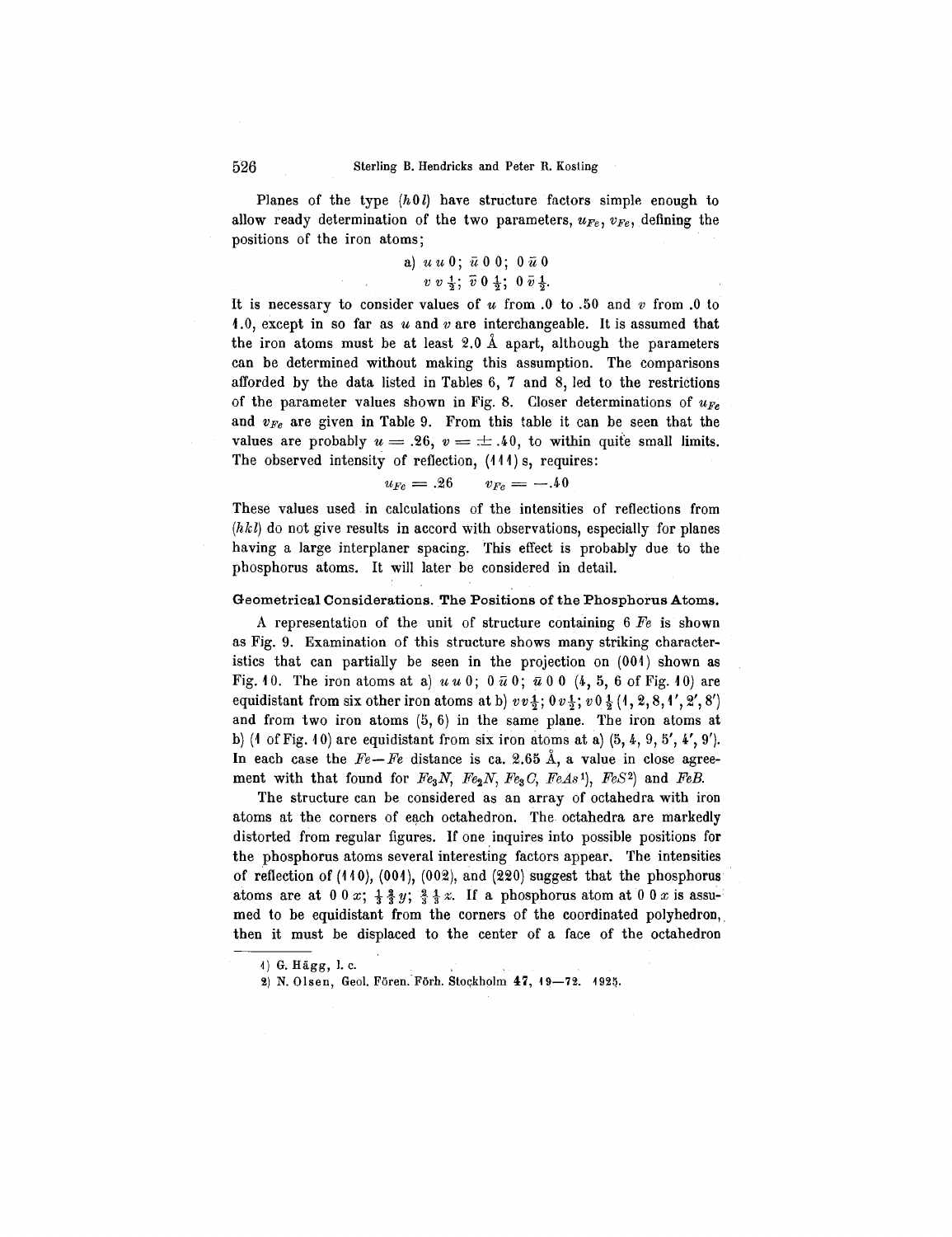(note Fig. 10-11) the face itself being shared with another octahedron. The resulting figure is a tetrakaidecahedron  $(1, 2, 3, 4, 5, 6, 4', 5', 6'$  of Fig. 10), with a phosphorus atom at 0 0  $\frac{1}{2}$  in the center. This center phosphorus atom (a of Fig. 10) is equidistant from nine iron atoms; three in the plane, perpendicular to the  $c$  axis that contains the phosphorus



Fig. 9. The unit of structure of  $Fe<sub>2</sub>P$  showing the positions of the iron atoms.



Fig. 10. A projection of the structure of *Fe2P* on (001).

atom and two other sets of three in parallel planes separated by *c/2* and  $-c/2$  from this plane. The  $Fe-P$  distance is ca. 2.34 Å, a value to be expected.

If the phosphorus atoms at  $\frac{1}{3}$   $\frac{2}{3}$   $y$  and  $\frac{2}{3}$   $\frac{1}{3}$   $x$  are to be equidistant from the surrounding iron atoms they cannot be in the center of tetrakaidecahedra but must be in the centers of octahedra that are greatly distorted from regular figures  $(1, 7, 8, 4, 9, 10$  of Fig. 10). The  $Fe-P$  distance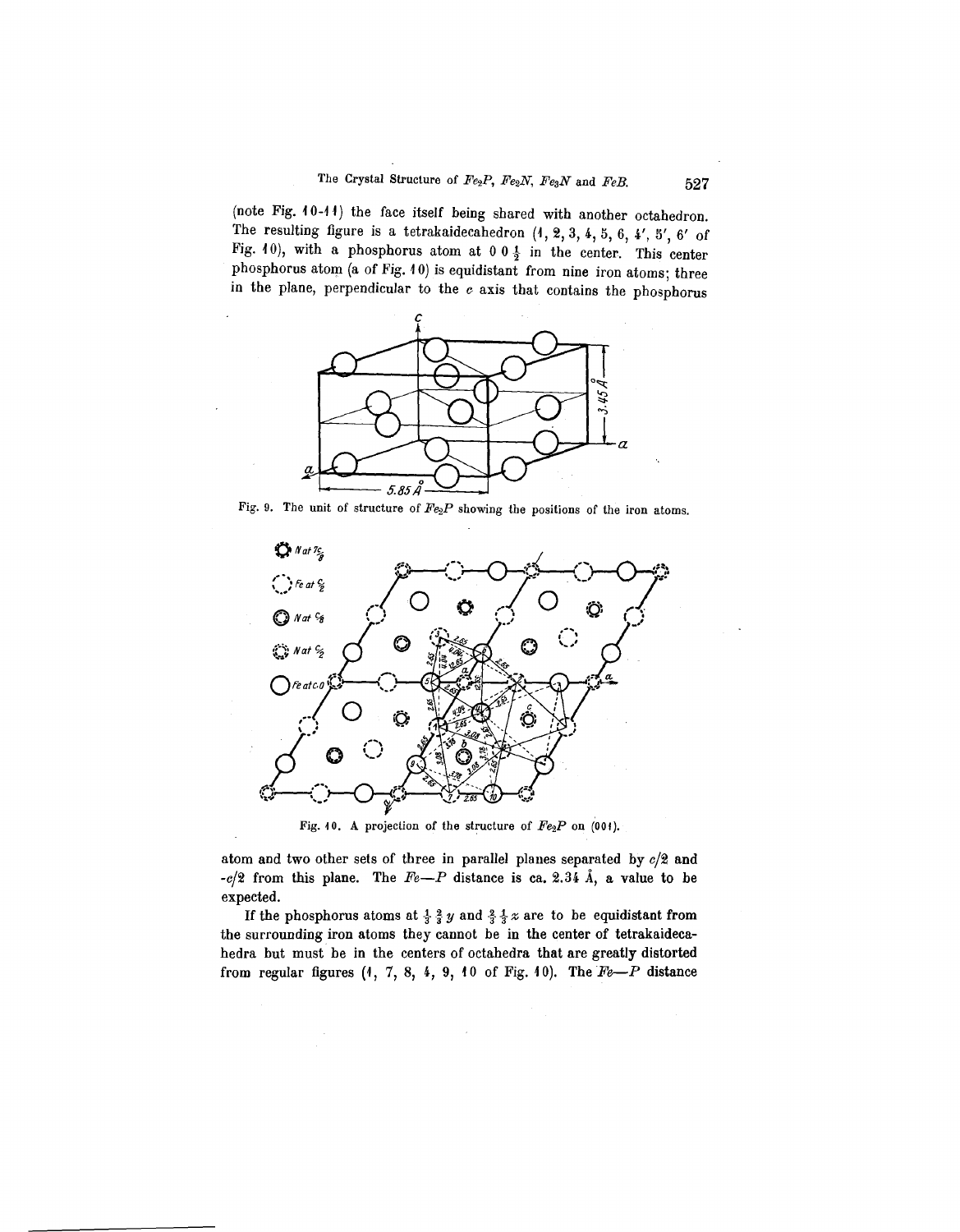## Table 8.

 $\mathcal{L}^{\text{max}}_{\text{max}}$ 

| Partial Powder Data and Intensity Calculations for Fe <sub>2</sub> P. Iron K Radiation |
|----------------------------------------------------------------------------------------|
| (Lines due to $FeK\alpha_2$ and $FeK\beta$ omitted).                                   |

|       | $\sin^2\theta$ | $\sin^2\theta$<br>Calc. | Observed and Calculated Intensities <sup>1</sup> ) |     |     |      |                         |  |  |  |
|-------|----------------|-------------------------|----------------------------------------------------|-----|-----|------|-------------------------|--|--|--|
| Plane | Obs.           |                         | st.                                                | m.  | w.  | v.w. | а.                      |  |  |  |
| 400   |                | 0.0363                  |                                                    |     |     |      | 43                      |  |  |  |
| 001   |                | 0.0783                  |                                                    |     |     |      | 8                       |  |  |  |
| 440   | 0.408          | 0.1090                  |                                                    |     | 40  |      |                         |  |  |  |
| 101   | 0,4445         | 0.4446                  |                                                    |     | 19  |      |                         |  |  |  |
| 200   | 0.4445         | 0.4454                  |                                                    |     | 16  |      |                         |  |  |  |
| 444   | 0.4865         | 0.4873                  | 4900                                               |     |     |      |                         |  |  |  |
| 201   | 0.223          | 0.2237                  | 660                                                |     |     |      |                         |  |  |  |
| 120   | 0.255          | 0.2544                  | 480                                                |     |     |      |                         |  |  |  |
| 002   | 0.3445         | 0.3432                  | 320                                                |     |     |      |                         |  |  |  |
| 300   | 0.327          | 0.3274                  | 320                                                |     |     |      |                         |  |  |  |
| 121   | 0.3335         | 0.3327                  | 200                                                |     |     |      |                         |  |  |  |
| 102   |                | 0.3495                  |                                                    |     |     |      | $\overline{\mathbf{2}}$ |  |  |  |
| 301   |                | 0.4054                  |                                                    |     |     |      | $\overline{\mathbf{2}}$ |  |  |  |
| 112   |                | 0.4222                  |                                                    |     |     |      | 仕                       |  |  |  |
| 220   | 0.437          | 0.4364                  |                                                    |     |     | 9    |                         |  |  |  |
| 202   |                | 0.4586                  |                                                    |     |     |      | $\bf{8}$                |  |  |  |
| 310   | 0.474          | 0.4724                  |                                                    | 420 |     |      |                         |  |  |  |
| 221   | 0.545          | 0.5444                  |                                                    |     | 62  |      |                         |  |  |  |
| 344   | 0.551          | 0.5507                  |                                                    | 180 |     |      |                         |  |  |  |
| 122   | 0.5675         | 0.5676                  | 420                                                |     |     |      |                         |  |  |  |
| 400   | 0.584          | 0.5844                  |                                                    |     | 48  |      |                         |  |  |  |
| 302   | 0.6405         | 0.6403                  | 380                                                |     |     |      |                         |  |  |  |
| 401   | 0.6595         | 0.6597                  |                                                    |     | 120 |      |                         |  |  |  |
| 320   | 0.6915         | 0.6905                  |                                                    |     | 86  |      |                         |  |  |  |
| 003   |                | 0.7047                  |                                                    |     |     |      | $\sqrt{ }$              |  |  |  |
| 103   |                | 0.7440                  |                                                    |     |     |      | 4                       |  |  |  |
| 222   | 0.7495         | 0.7493                  |                                                    |     |     | 46   |                         |  |  |  |
| 440   | 0.7635         | 0.7634                  |                                                    |     | 56  |      |                         |  |  |  |
| 324   | 0.7685         | 0.7688                  | 770                                                |     |     |      |                         |  |  |  |
| 312   | 0.7865         | 0.7856                  |                                                    |     | 240 |      |                         |  |  |  |
| 113   | 0.845          | 0.8137                  |                                                    |     | 430 |      |                         |  |  |  |
| 444   | 0.8445         | 0.8414                  |                                                    |     | 150 |      |                         |  |  |  |
| 203   | 0.854          | 0.8500                  |                                                    | 350 |     |      |                         |  |  |  |
| 402   | 0.8945         | 0.8946                  |                                                    |     | 160 |      |                         |  |  |  |
| 590   | 0.9085         | 0.9085                  |                                                    |     | 490 |      |                         |  |  |  |
| 123   | 0.960          | 0.9594                  |                                                    |     | 48  |      |                         |  |  |  |

4) Intensities calculated for  $u_{Fe} = .26$   $v_{Fe} = -.40$  and for phosphorus atoms at  $0 \frac{1}{2}$ ,  $\frac{1}{3} \frac{2}{3} 0$ ;  $\frac{2}{3} \frac{1}{3} 0$ .  $\label{eq:2} \begin{split} \mathcal{L}_{\text{max}}(\mathbf{r},\mathbf{r}) = \mathcal{L}_{\text{max}}(\mathbf{r},\mathbf{r}) \mathcal{L}_{\text{max}}(\mathbf{r},\mathbf{r}) \mathcal{L}_{\text{max}}(\mathbf{r},\mathbf{r}) \mathcal{L}_{\text{max}}(\mathbf{r},\mathbf{r},\mathbf{r}) \mathcal{L}_{\text{max}}(\mathbf{r},\mathbf{r},\mathbf{r},\mathbf{r}) \mathcal{L}_{\text{max}}(\mathbf{r},\mathbf{r},\mathbf{r},\mathbf{r},\mathbf{r},\mathbf{r},\mathbf{$ 

 $\sim 10^{-1}$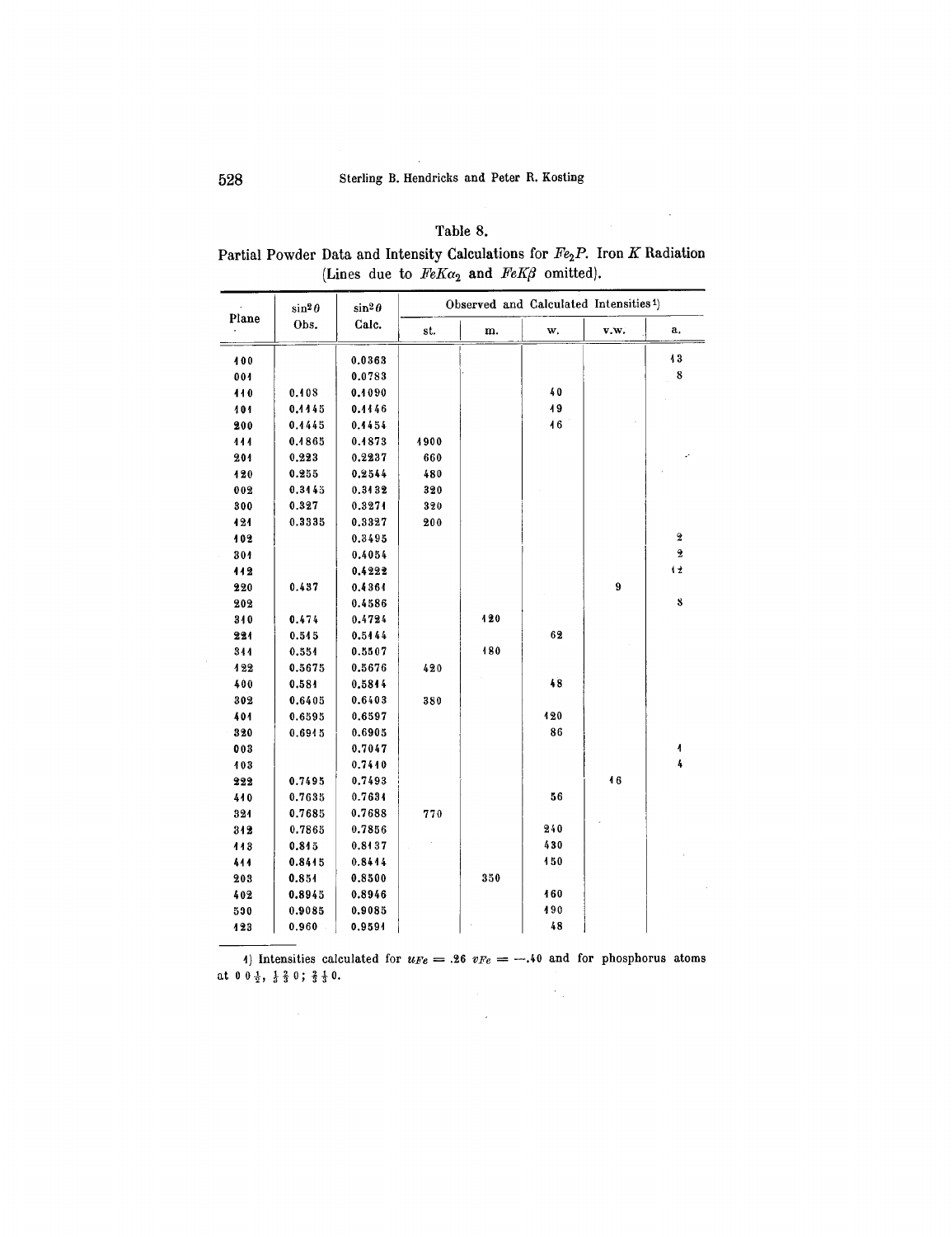| A Determination of the values of $u_{Fe}$ and $v_{Fe}$ for $Fe2P$ .<br>$1/2 \sqrt{S/\sigma^2}$ Calculated for Iron Atoms Alone ( <i>IaS</i> ). |  |  |  |  |  |  |  |  |  |  |
|------------------------------------------------------------------------------------------------------------------------------------------------|--|--|--|--|--|--|--|--|--|--|
|                                                                                                                                                |  |  |  |  |  |  |  |  |  |  |

| Plane | Int. from<br>Powder<br>Photo-<br>graphs | J              | u32<br>v38 | 32<br>40 | 32<br>42 | 30<br>36 | 30<br>38 | 30<br>40 | 30<br>42 | 28<br>36 | 28<br>38 | 28<br>40 | 28<br>42 | 26<br>36 | 26<br>38 | 26<br>40 | 26<br>42 | Int. from<br>Rotating<br>Crystal<br>Photo-<br>graphs |
|-------|-----------------------------------------|----------------|------------|----------|----------|----------|----------|----------|----------|----------|----------|----------|----------|----------|----------|----------|----------|------------------------------------------------------|
| 101   | w.                                      | 12             | .34        | .38      | .45      | .32      | .42      | .49      | .54      | .44      | .54      | .64      | .68      | .56      | .66      | .74      | .80      |                                                      |
| 200   | w.                                      | 6              | .45        | .70      | .90      | .04      | .30      | .54      | .74      | .08      | .48      | .42      | .62      | .18      | .02      | .34      | .54      | w.                                                   |
| 201   | st.                                     | 12             | .70        | .94      | 1.14     | .60      | .86      | 1.08     | 1.30     | .72      | .98      | 1.22     | 1.42     | .80      | 1.05     | 1.28     | 4.50     | st.                                                  |
| 300   | st.                                     | 6 <sup>1</sup> | 2.52       | 2.20     | 1.86     | 2.62     | 2,36     | 2.04     | 1.70     | 2.34     | 2,08     | 4.76     | 1.42     | 1.98     | 1.72     | 4.40     | 1.06     | st.                                                  |
| 402   | a.                                      | 12             | .43        | .20      | .27      | .08      | .02      | .09      | .46      | .20      | .40      | .03      | .04      | .32      | .22      | .45      | .08      |                                                      |
| 304   | $a_{\bullet}$                           | 12             | .36        | .68      | 4.02     | .06      | .20      | .52      | .86      | .34      | .40      | .24      | .58      | .70      | .42      | .40      | .22      | a.                                                   |
| 400   | w.                                      | 6              | .45        | .07      | .45      | .40      | .32      | .54      | .90      | .82      | .74      | .96      | 1.32     | 4.06     | 1.00     | 1.22     | 1.59     | m.                                                   |
| 500   | w.                                      | 6 <sup>1</sup> | 1.05       | 1.25     | 4.05     | .30      | .80      | 4.00     | .80      | .47      | 1.05     | 1.25     | 1.05     | 1.10     | 4.60     | 1.80     | 4.60     | st.                                                  |

The Crystal Str  $F_{\ell s} P$  $F_{e_3}$  $\dot{\varepsilon}$ Fior .<br>≧ ž  $FeB$ 

639

# Table 9.

 $\sim$ 

 $\left\vert \cdot\right\vert$ 

 $\sim$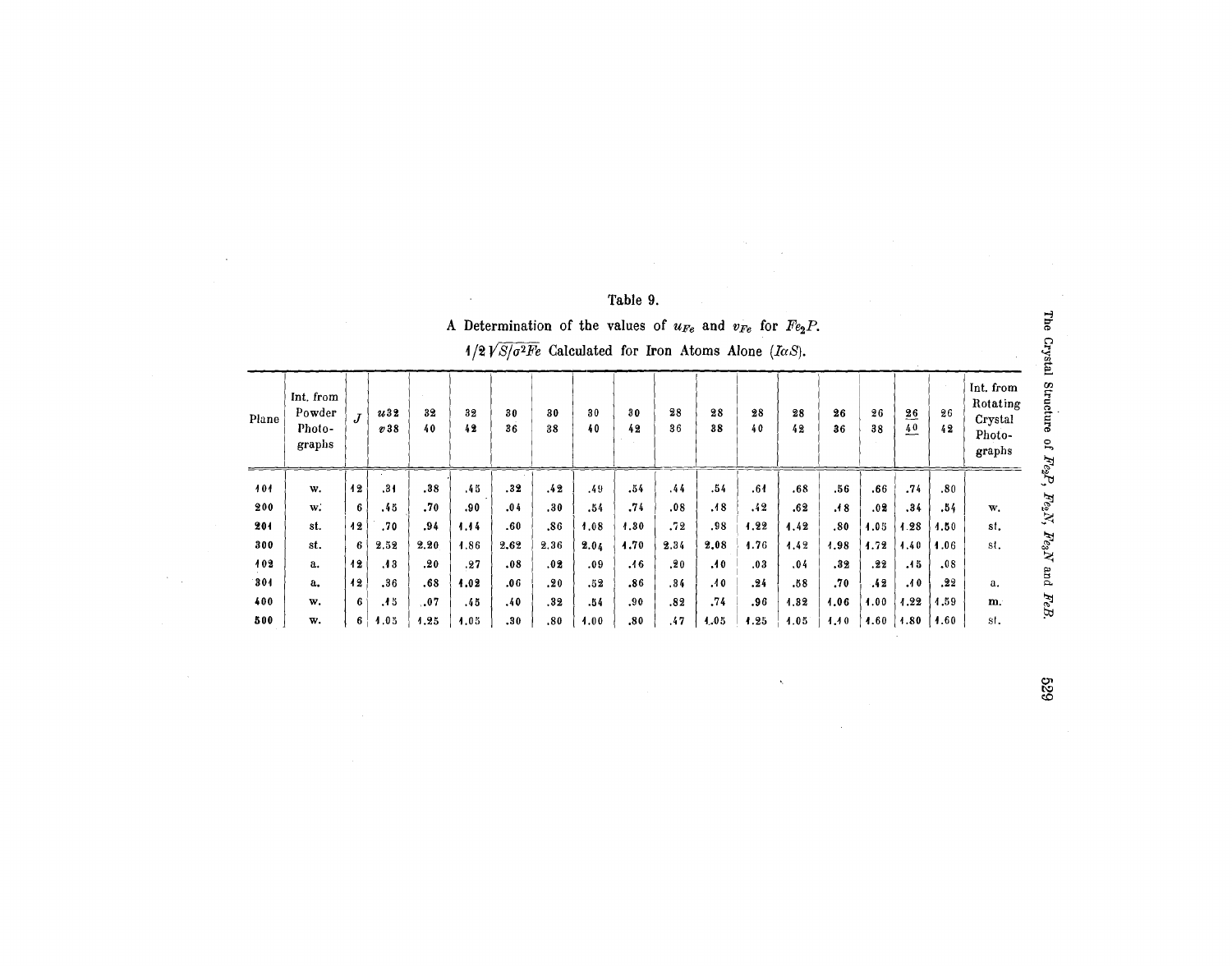in this case is ca.  $2.22 \text{ Å}$ . The positions of the phosphorus atoms are approximately  $\frac{1}{3}$   $\frac{2}{3}$   $\frac{1}{3}$ ,  $\frac{2}{3}$   $\frac{1}{3}$  (b and c of Fig. 10). It cannot definitely be said that these phosphorus atoms too might not be displaced into faces of the octahedra. However, in such a case the determination of the parameters defining the positions of the iron atoms is sufficiently accurate



Fig. 11. The unit of structure of  $Fe<sub>2</sub>P$  showing the positions of the iron atoms (open circles) and of the phosphorus atoms (annular circles).



Fig. 12. *Fe2P* represented as a coordination structure.

to indicate that these phosphorus atoms could not be equidistant from all the corners of the surrounding polyhedra. The phosphorus atoms would be ca.  $2.18$  Å from the iron atoms in the same plane perpendicular to the  $c$  axis and ca. 2.50 Å from the other six iron atoms. The resulting figures of the coordination structure would all share elements in an identical manner that would be improbable with such variations in the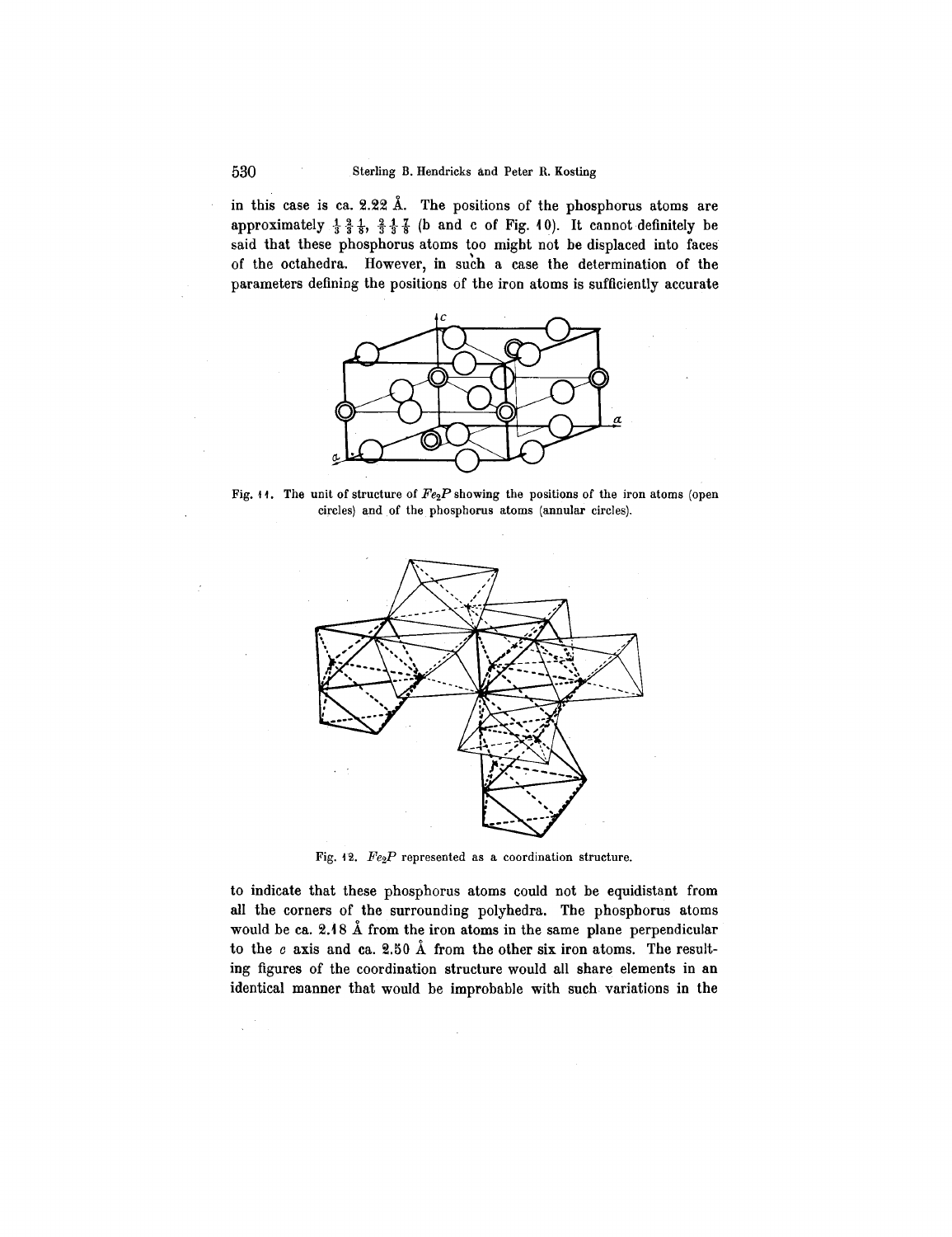*Fe~P* distances. It is more probable that the coordinated polyhedra for these second kinds of phosphorus atoms are octahedra. The difference in the two sets of *Fe-P* distances is probably to be accounted for by the difference in coordination number.

The derived structure is shown in Fig. 11 and as a coordination structure in Fig. 12. Each octahedron shares three non-adjacent edges with tetrakaidecahedra and each corner with one other octahedron. Each iron atom at  $vv \frac{1}{2}$ ,  $0 \overline{v} \frac{1}{2}$ ,  $\overline{v} \cdot 0 \frac{1}{2}$  is approximately equidistant from three phosphorus atoms while each iron atom at  $u u 0$ ,  $0 \bar{u} 0$ ,  $\bar{u} 0 0$  is approximately equidistant from four phosphorus atoms.



Fig.  $13.$  *F* curves that were used in the structure determinations.

The phosphorus atoms, as was previously pointed out, have a rather decided influence on the intensities of reflections. Intensities of reflections were calculated using formula  $(1)$  and the *F* curves shown in Fig. 13. The *F* curve used for phosphorus is purely hypothetical as is the dotted portion of the *F* curve for iron. The concomitance of observed and calculated intensities can be seen by inspection of Table 8, that gives the powder photographic data obtained by Hagg. The calculations were made with  $u_{Fe} = .26$ ,  $v_{Fe} = -.40$  and phosphorus atoms at  $0.0 \frac{1}{2}$ ,  $\frac{1}{3} \frac{2}{3} 0$ ;  $\frac{2}{3} \frac{1}{3} 0$ . The phosphorus atoms do not have sufficient influence 'on the intensities of reflection to allow differentiation between the positions  $0 \frac{1}{2}$ ;  $\frac{1}{3} \frac{2}{3}$ ;  $\frac{1}{3} \frac{7}{3}$ and those used in the calculations. Geometrical considerations given above, however, suggest that the latter positions are probably the correct ones.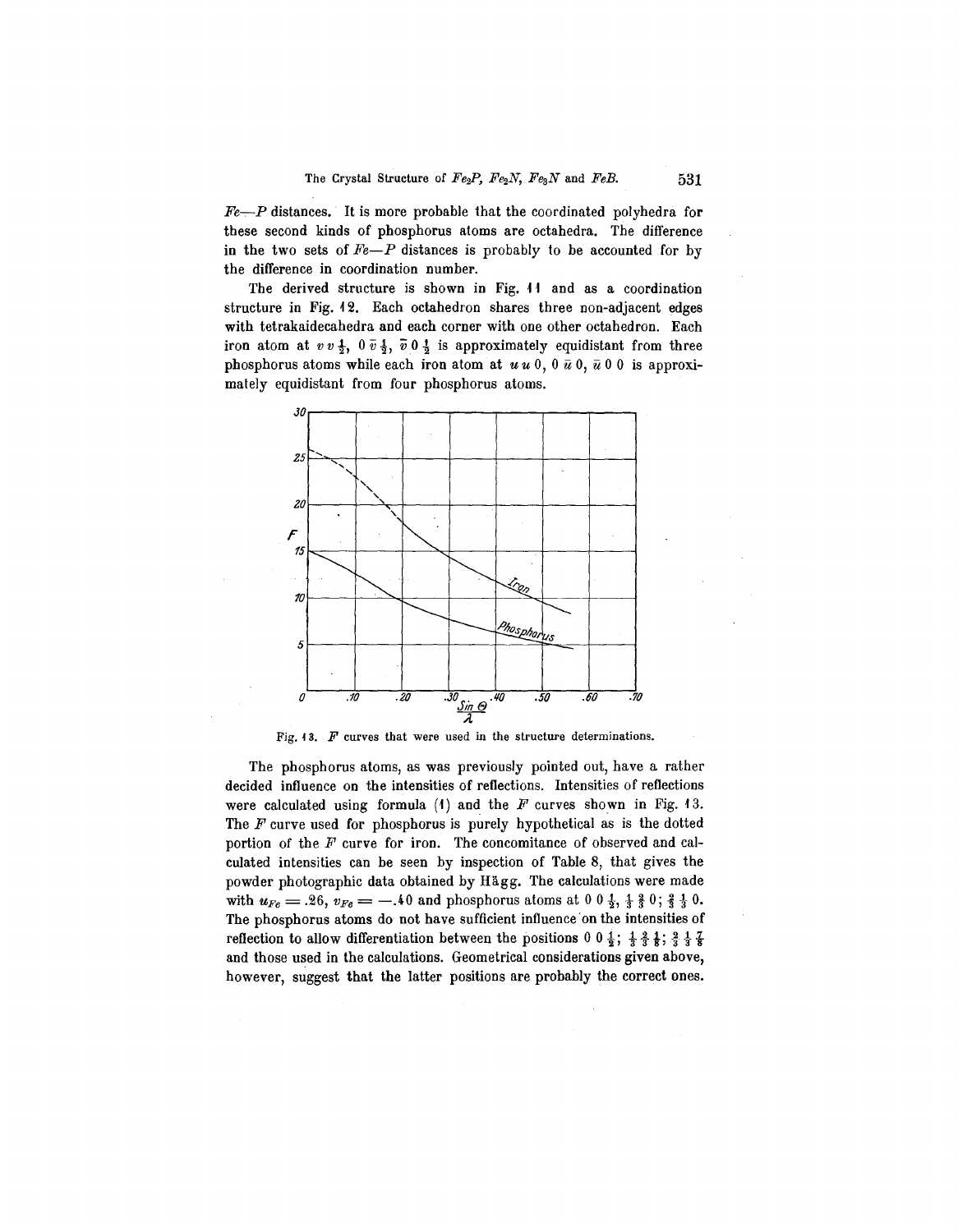This structure can be derived from space group  $C_{3h}^1$ ,  $D_{3}^2$ , or  $C_3^1$ . If the phosphorus atoms were at  $0\ 0\ 0$ ;  $\frac{1}{3}\frac{2}{3}\ 0$ ,  $\frac{3}{3}\frac{1}{3}\ 0$ , the space group could be  $D_{3h}^3$ . The small departure of the phosphorus atoms from these positions does not have a detectable influence on the apparent symmetry determined by Laue photographs.

## **General Discussion.**

The preceding structure determinations, together with that of cementite, give great support to the concept of non-ionic coordination structures. An examination of the literature<sup>1</sup>) indicates that many other compounds, probably have structures of this type. The structures of a number of compounds are summarized from the coordination viewpoint in Table 10. This problem is treated in greater detail in a paper to appear soon in the Journal of the American Chemical Society.

| Table 40. |  |
|-----------|--|
|-----------|--|

Coordination Structures of Some Non-Ionic Compounds. (0) Octahedra (T) Tetrahedra (T.P.) Trigonal Prisms.

| Compound          | Type of<br>Structure | Polyhedra           | Shared<br>Elements | No. of Polyhedra<br>that share elements |
|-------------------|----------------------|---------------------|--------------------|-----------------------------------------|
| Fe <sub>3</sub> C |                      | $\langle O \rangle$ | 6 corners          | 2                                       |
| $Fe_3N$           |                      | (0)                 | 6 corners          | 2                                       |
| $Fe_2N$           |                      | $\langle O \rangle$ | 6 corners          | 3                                       |
| $W_2C$            |                      |                     | 3 edges            | 2                                       |
|                   |                      |                     | 2 corners          | 3                                       |
| FeB               |                      | (T)                 | 4 corners          | 4                                       |
|                   |                      |                     | 2 edges            | 2                                       |
| $ZrC$ , $ScN$     | NaCl                 | (0)                 | 6 corners          | 6                                       |
|                   |                      |                     | 12 edges           | $\mathbf{2}$                            |
| FeAs              |                      | (T.P.)              | 6 corners          | 6                                       |
|                   |                      |                     | 9 edges            | 2                                       |
| NiAs, FeS         | Nickel Arsenide      | (T.P.)              | 6 corners          | 6                                       |
|                   |                      |                     | 9 edges            | 2                                       |
| $CoFeS_2$         | Chalcopyrite         | (T)                 | 4 corners          | 4                                       |

The following general principles seem to be determining factors in the structures of non-ionic coordination compounds.

1) P. P. Ewald and C. Hermann, Z. Krist. Strukturbericht.  $1913-26$ .